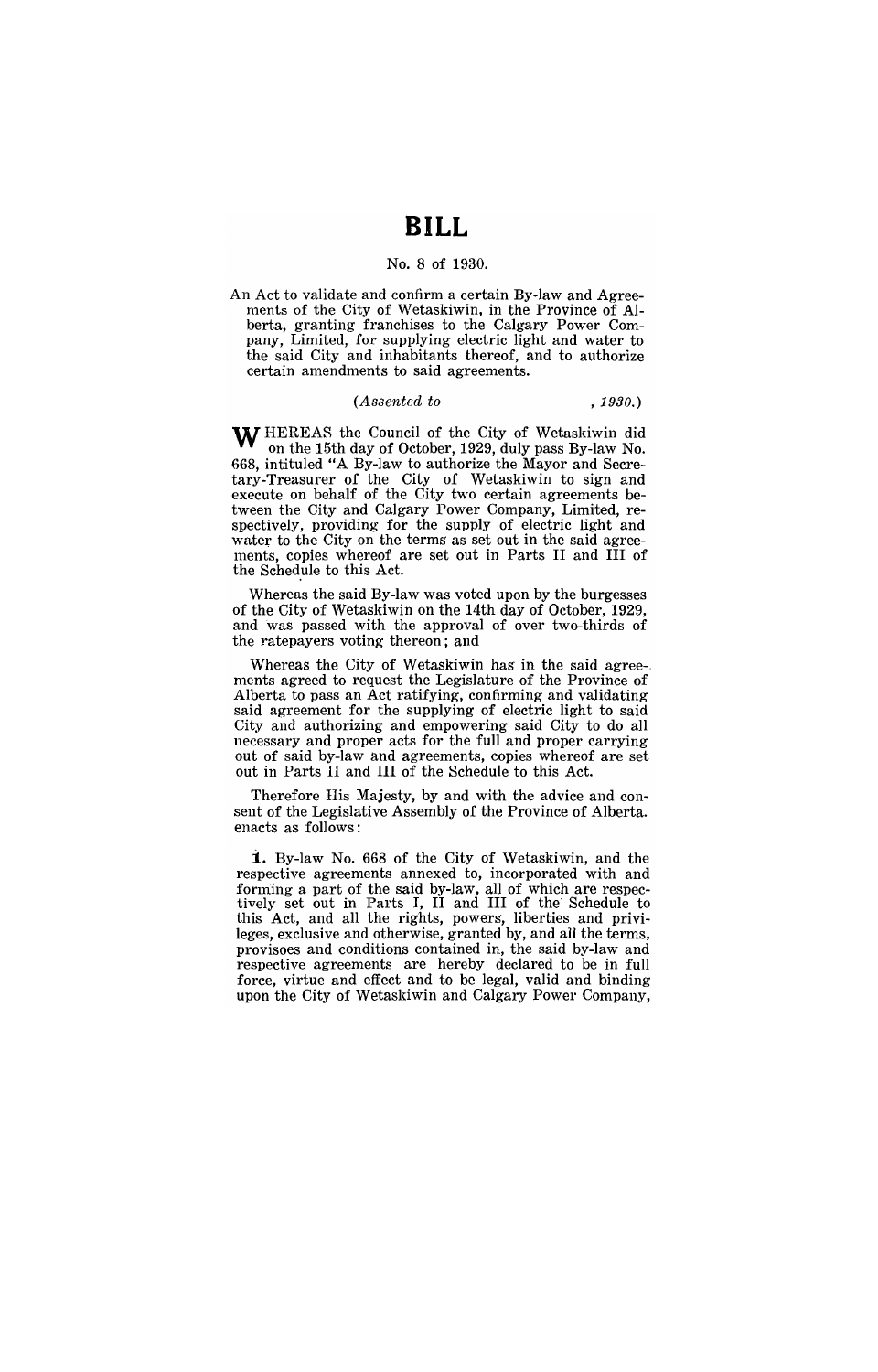Limited, notwithstanding any informalities, irregularities or defects therein either in substance or form or any informalities, irregularities or defeds in the passing thereof, and notwithstanding that the said City of Wetaskiwin may not have had the power to pass the said by-law or to enter into said respective agreements or to grant-the said rights, powers, liberties and privileges exclusive and otherwise or any of them.

**2.** The Council of the City of Wetaskiwin is hereby authorized and empowered without a vote of the ratepayers of said City to do all such acts and things, and to enter into and execute all such agreements as shall be necessary and proper for the full and proper carrying out of said by-law, and the observance and performance by the City of the respective covenants on its part agreed to be observed and performed in said respective agreements, and particularly the City of Wetaskiwin is hereby authorized and empowered, without a vote of the ratepayers-

(a) to authorize and empower the Mayor and Secretary-Treasurer to sign and execute on behalf of the City, and under its corporate seal, a supplementary agreement with Calgary Power Company, Limited, whereby the said company is given the exclusive right, license and privilege for a term of ten years from the date of said agreement set forth in Part II of the Schedule to this Act, to manufacture, supply, sell and dispose of to the City of Wetaskiwin, as the same may from time to time be extended or abridged, and to the inhabitants thereof, all such electric power and energy for all purposes for which electricity is or may during the term of said supplementary agreement or any extension or renewal thereof, become suitable or adaptable to the City of Wetaskiwin and its inhabitants (subject to the same provisions as to default as are contained in paragraph 22 of said agreement set forth in Part II of the Schedule to this Act) in the same manner and subject to the same terms and conditions and at the same rates and charges and subject to the same deductions and discounts as are, in the last mentioned agreement provided for the transmission, disposition and delivery of electric energy and power for lighting purposes, excepting that the maximum rates and charges for electric energy and power for power purposes shall be the same, with like deductions and discounts as are set out in paragraph 30 of the last mentioned agreement, and also providing in said supplementary agreement, in accordance with the terms of the last mentioned agreement for the extension of the term of said supplementary agreement, subject to such covenants' and conditions as may be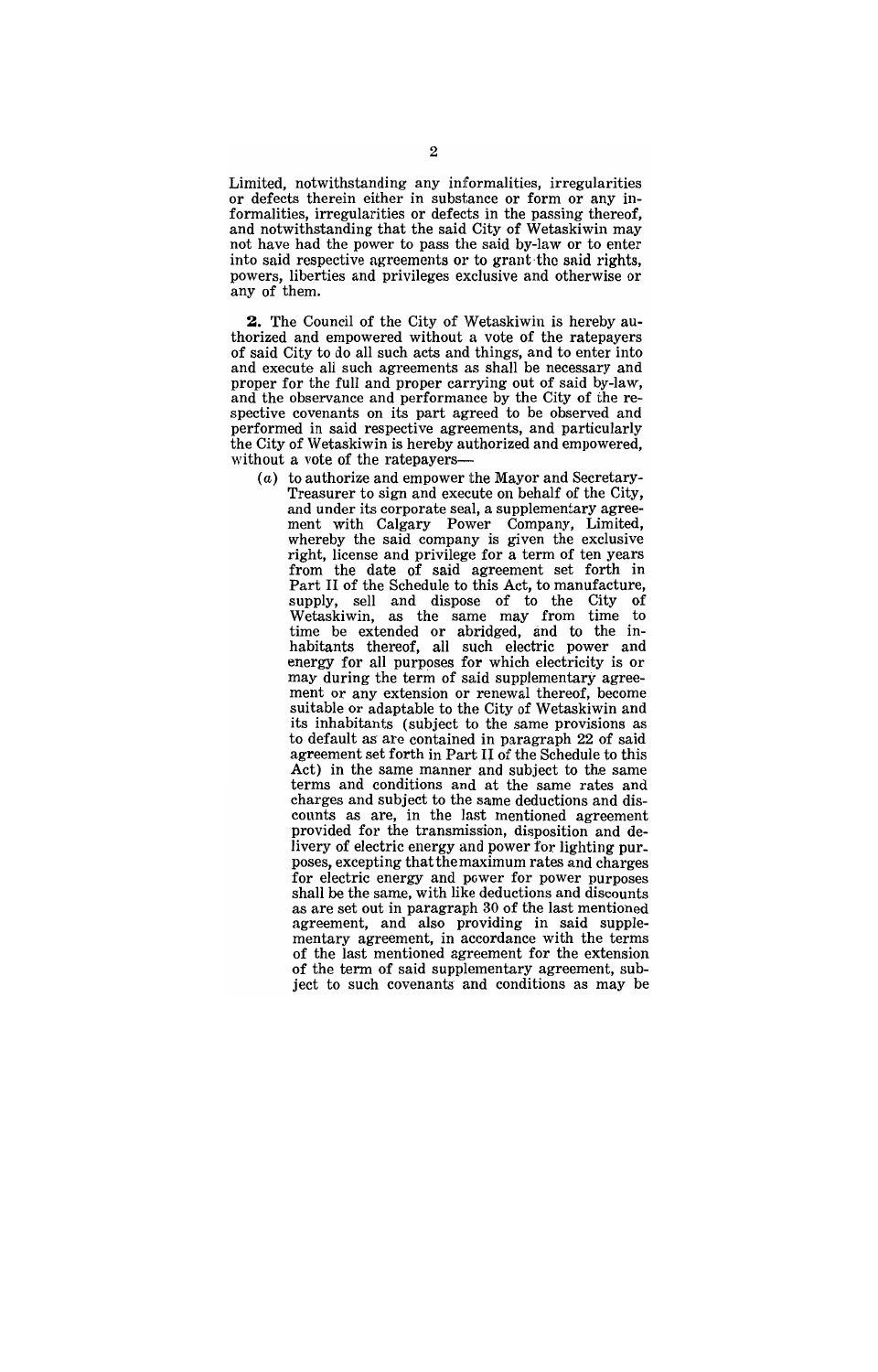agreed upon, for further periods not exceeding ten years each; and

(b) to authorize and empower the Mayor and Secretary-Treasurer to sign and execute on behalf of the City of Wetaskiwin and under its corporate seal, an agreement with Calgary Power Company. Limited,' extending the term of five years of the agreement set forth in Part III of the Schedule to this Act, for a further period of five years from the date of the termination of the term in the last mentioned agreement, and also providing in such agreement so extending said term for extensions of such extended term, subject to such covenants and conditions as may be agreed upon, for further periods not exceeding ten years each.

3. This Act shall come into force on the day upon which it is assented to.

#### THE SCHEDULE.

## PART I.

## BY-LAW No. 668 OF THE CITY OF WETASKIWIN

A By-law to authorize the Mayor and Secretary-Treasurer of the City of Wetaskiwin to sign and execute on behalf of the City two certain Agreements between the City and Calgary Power Company, Limited, respectively, providing for the supply of Electric Light and Water to the City on the terms as set out in the said Agreements hereto annexed and herein referred to as Schedules *"A"* and "B."

Whereas Calgary Power Company, Limited, has requested the Council of the City to enter into two certain agreements on the terms and subject to the covenants, provisoes and conditions contained in said agreements respectively set forth in the Schedules *"A"* and "B" hereto annexed, said agreements respectively providing for the supply to the City for the use of the City and its inhabitants of electric light and water; and

Whereas it is deemed by the Council of the City that it is advisable and in the best interest of the City that the said agreements respectively set forth in the Schedules "A" and "B" hereto should be ratified and confirmed, and that the same should be executed for and on behalf of the City;

Now, therefore, the Council of the City of Wetaskiwin enacts as follows:

1. That the said agreements hereto annexed as Schedules "A" and "B" be and the same are hereby ratified and confirmed and the Mayor and Secretary-Treasurer of the City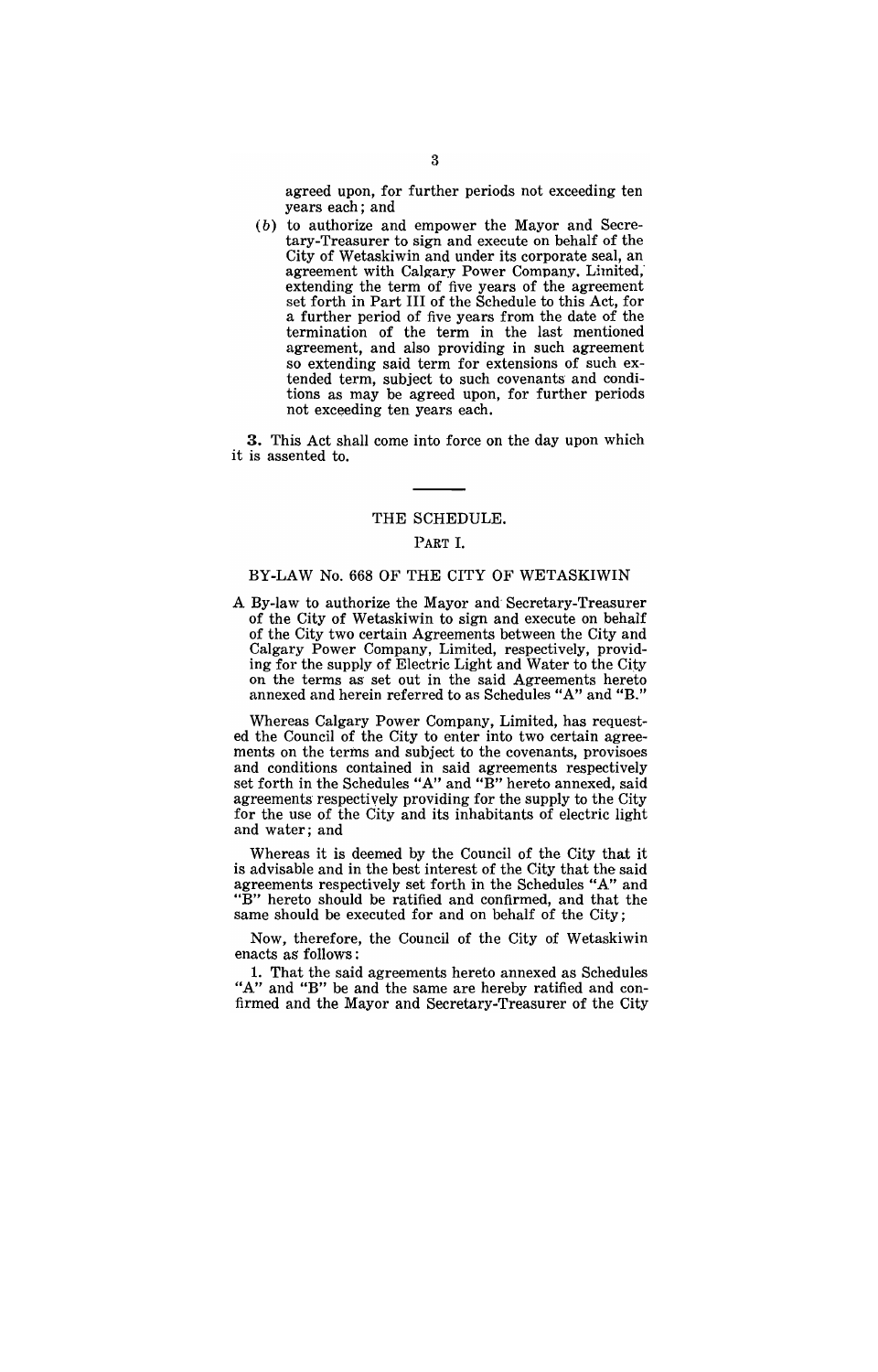are hereby authorized to sign and execute the said agreements for and on behalf of the City and the Secretary-Treasurer is hereby authorized to affix thereto the official seal of the City.

2. That the said agreements hereto annexed as Schedules "A" and "B" are hereby embodied in and made part of this bY-law.

3. That the vote of the electors qualified to vote on this by-law shall be taken on the 14th day of October, A.D. 1929, between the hours of nine o'clock in the forenoon and five o'clock in the afternoon in the council chamber at the City Hall in the City of Wetaskiwin.

4. That John E. Fraser is hereby appointed returning officer and L. D. Montgomery, deputy returning officer, to take the votes at the time and place aforesaid.

5. The Mayor shall attend at the council chamber in the City of Wetaskiwin, at the hour of 8.45 o'clock in the forenoon, on the fourteenth day of October, A.D. 1929, and shall, if requested, appoint in writing and signed by him, two persons to attend at such polling place, and at the final summing up of the votes on behalf of the persons interested in and desirous of promoting or opposing the passing of this by-law respectively.

6. The returning officer shall attend at the council chamber in the City of Wetaskiwin at the hour of six o'clock in the afternoon on the fourteenth day of October, A.D. 1929, and shall sum up the number of votes given for and against the said by-law.

7. This by-law has been submitted to and approved of by the Board of Public Utility Commissioners for Alberta.

Read a first time the fifth .day of September, A.D. 1929. Read a second time the sixteenth day of September, A.D. 1929.

(Signed) H. J. MONTGOMERY, Mayor.

 $(Signed)$  J. E. FRASER, Secretary-Treasurer.

Read a third time and passed in open council this fifteenth day of October, A.D. 1929.

Signed) H. J. MONTGOMERY, Mayor.

(Signed) J. E. FRASER, Secretary-Treasurer.

#### NOTICE

Public notice is hereby given that the foregoing is a true copy of a proposed by-law which has been introduced, and which will be taken into consideration by the Municipal Council of the City of Wetaskiwin after being voted on by the electors, and that the date of the first publication of the said proposed by-law is the nineteenth day of September, A. D. 1929, in the Wetaskiwin Times, a weekly newspaper published in the City of Wetaskiwin, and that the votes of the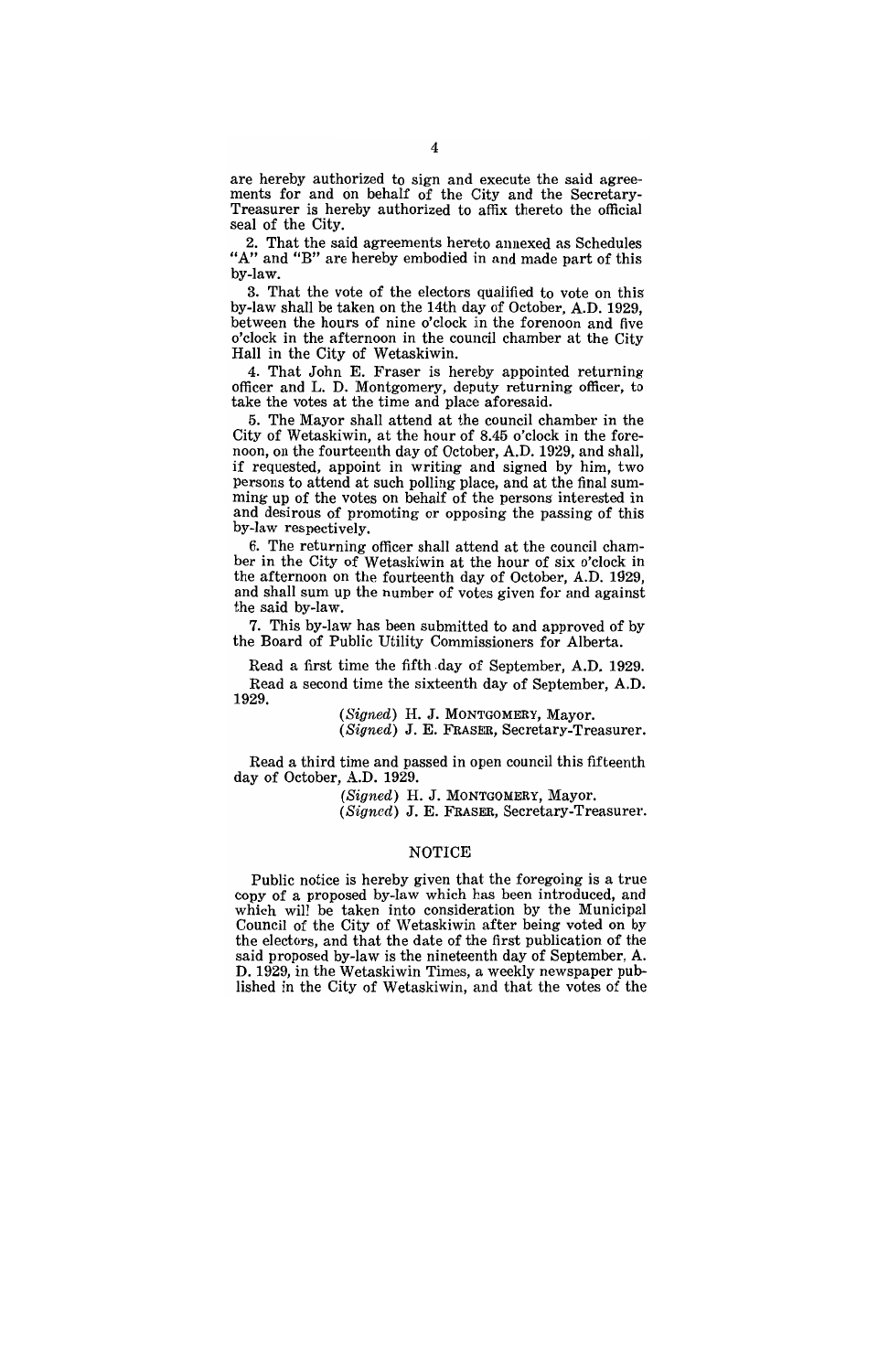electors shall be taken upon the said proposed by-law on the fourteenth day of October, A.D. 1929, between the hours of nine o'clock in the forenoon and five o'clock in the afternoon on the said day, at the City Hall, in the City of Wetaskiwin.

(Signed) J. E. FRASER, Secretary-Treasurer and Returning Officer.

Finally passed on the fifteenth day of October, A.D. 1929.

'(Signed) H. J. MONTGOMERY, Mayor.

 $(Signed)$  J. E. FRASER, Secretary-Treasurer.

## PART II.

[This is Schedule *"A"* referred to in By-law No. 668.]

Agreement made this second day of December, A.D. 1929,

BETWEEN

## THE CITY OF WETASKIWIN (hereinafter called "the City")

of the First Part,

#### and

#### CALGARY POWER COMPANY, LIMITED,

a Body Corporate having its Head Office at the City of Montreal, in the Province of Quebec (hereinafter called "the Company")

#### of, the Second Part,

Witnesseth that the parties hereto hereby covenant, promise and agree each with the other as follows:

1. The City shall sell to the Company and the Company shall purchase from the City save as hereinafter provided, the whole of its electric undertaking (hereinafter referred to as said "City's electric undertaking") as a going concern, and particularly but in no wise limiting the generality of the foregoing there shall be deemed to be included in said City's electric undertaking the following, namely: The present power house building of the City in which there is now installed the gas generating units and switch-boards of said City's electric undertaking; the Bellas-Morcam Steam Generating Unit complete; the Westinghouse Gas Generating Unit complete; the Premier Crossley Gas Generating Unit complete; and the lands and premises upon. which said Power House building is now situate, described as follows, namely:

Commencing at the intersection of the northerly boundary of Monck Street with the westerly boundary of' Railway Street West; thence northerly along said westerly boundary of Railway Street West a distance of one hun-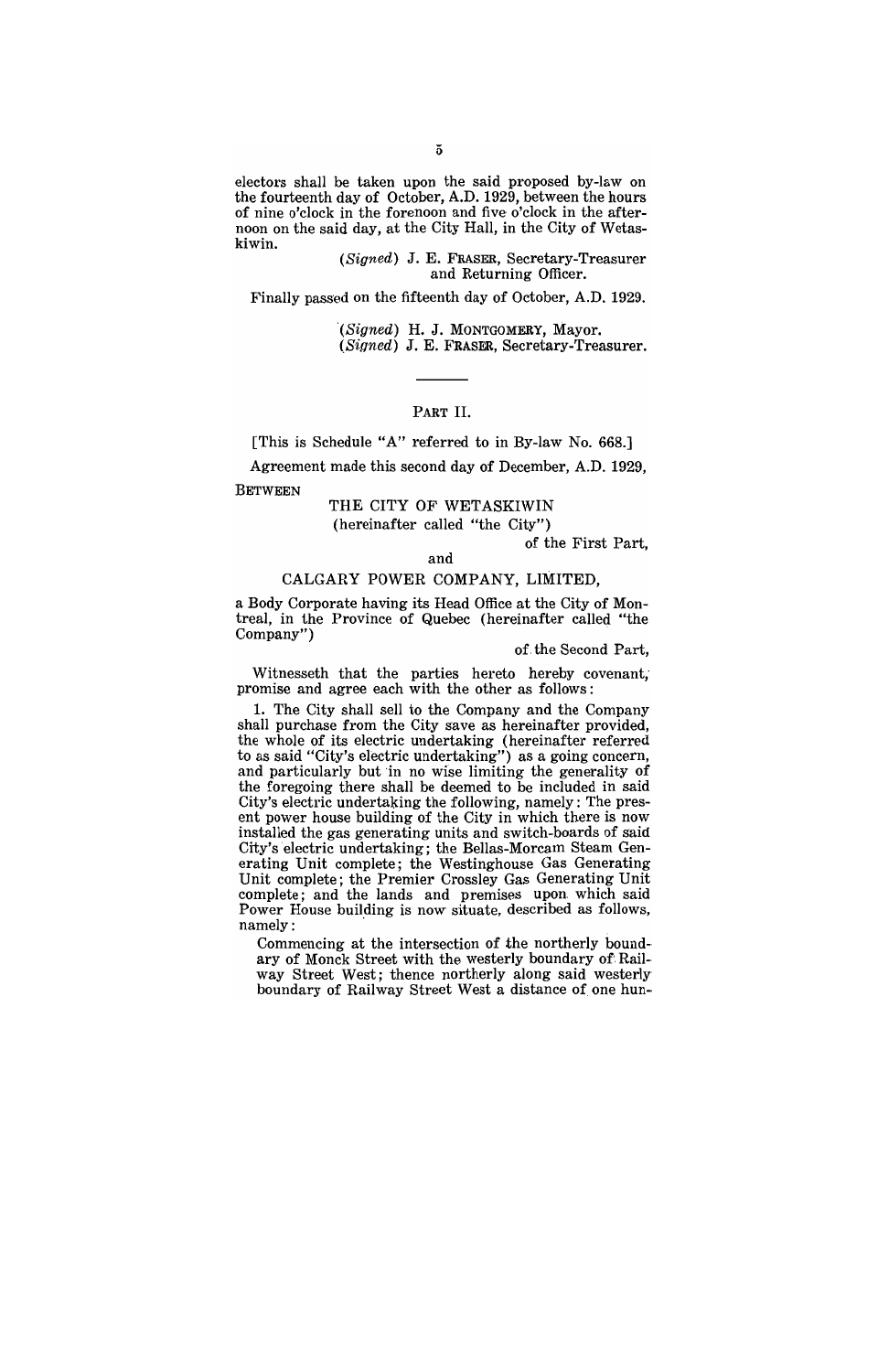$\mathbf{r}$ d and ten feet to a point; thence westerly parallel red and ten reet to a point, thence westerly paramer<br>tith the northerly boundary of Monck Street to the eastful the northerly boundary of Monck Street to the east-<br>riv boundary of McDonald Street: thence southerly along said easterly boundary of McDonald Street to the northerly boundary of Monck Street; thence along said northerly boundary of Monck Street to the point of commencement, excepting therefrom the land now occupied by the city gas well and the rectangular piece of land forty feet wide (of which the city gas well is the centre), and extending from a point thirty feet north of the said gas well to Monck Street; and also excepting to the City a right of access to the gas container and meter, with the right to the City to leave the gas container and meter on the said land above described-

together with all switchboards now in use in connection with the aforementioned generating units, together with all switchboards now in use in connection with the street lighting circuit, as well as all meters, circuit breakers and other instruments and equipment in any way connected with or used in connection with the aforesaid mentioned generating units, for the supplying of electrical energy for use in respect of said City's electric undertaking; the distribution system of the City including all wires, poles, meters, fixtures, transformers, tools and all other plant, apparatus and equipment of every nature, kind and description now being in or upon the streets, alleys, private or public buildings and used or employed or in any way connected with said City's electric undertaking:

Provided always that there shall not be deemed to be included in said City's electric undertaking the boilers, boiler pump, feed water heaters, or other equipment installed in said power house of the City and used for the purpose of and power nouse of the City and used for the purpose of<br>enerating steam for the generation of nower for said City's enerating steam for the

2. The purchase price payable by the Company to the City for said "City's electric undertaking" free and clear of all liens, charges and encumbrances and for the franchise and other rights and privileges herein granted, shall be the principal sum of ninety thousand dollars, which said principal sum shall be paid in cash upon the date of the completion by the Company of a pole line for the transmission of electrical energy and power to supply electric light to. the City as hereinafter provided:

Provided that the Company shall not be called upon to pay said purchase price until the ratification of this agreement as hereinafter provided in paragraph 29a. Delivery of possession hereunder shall take place contemporaneously with delivery of the City's waterworks undertaking referred to in the contract between the City and the Company bearing even date herewith; and should anything occur to prevent the said contract for the sale of the City's waterworks undertaking becoming effective or to terminate the said contract after it had become effective then this contract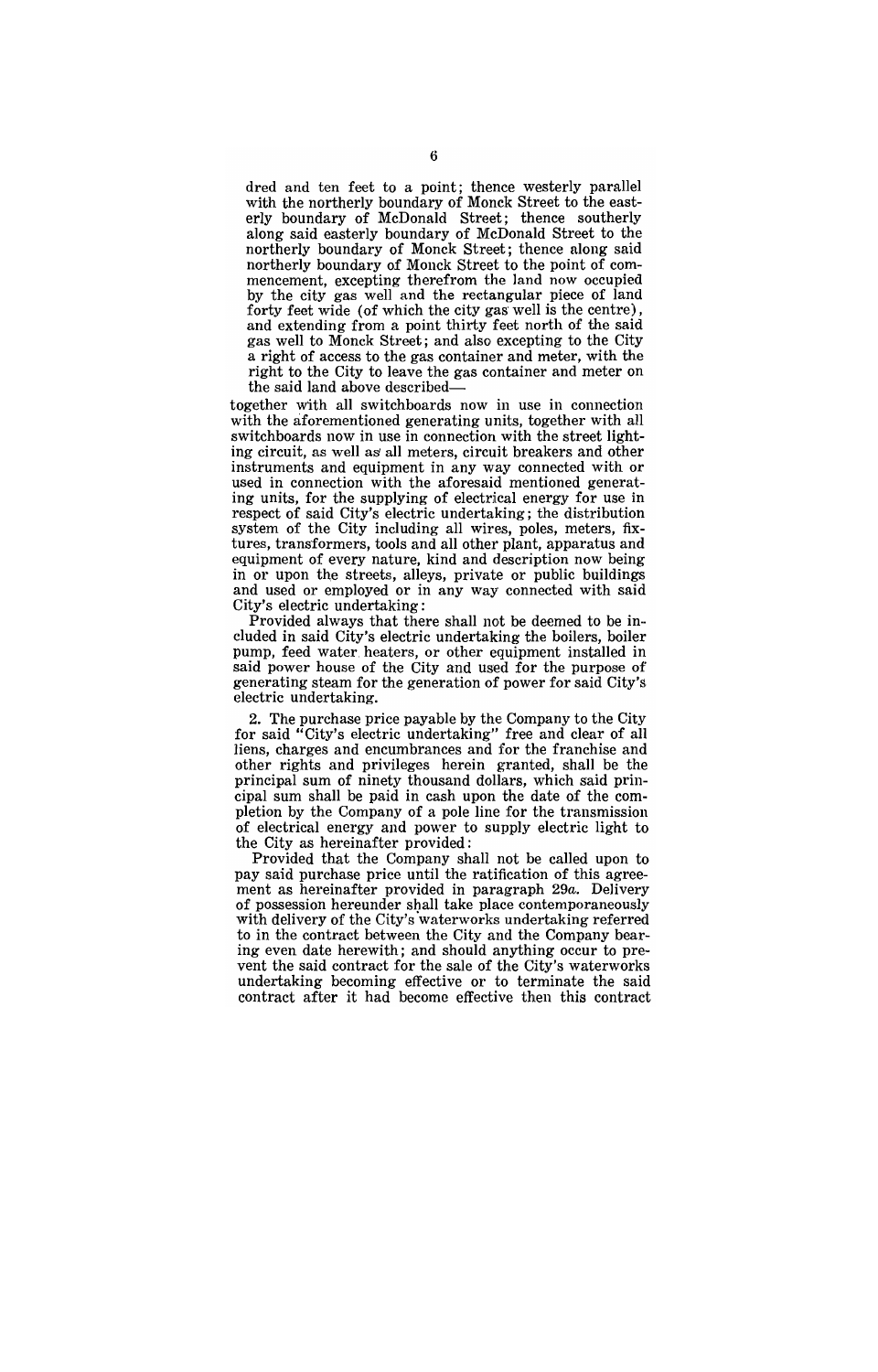shall similarly terminate and all the rights of the parties upon a termination of this contract shall arise and be enforceable.

3. The City hereby grants to the Company the right, license and privilege hereinafter referred to as "said franchise" for a term or period of five years from the date of the execution of this agreement, or as said term or period may from time to time be extended, pursuant to the provisions hereof, to supply, sell and dispose of to the City as at present constituted or as the same may from time to time be extended or abridged, and to the inhabitants thereof, all such electric light as the City and the inhabitants thereof shall during the said term or any extension or renewal thereof, require or make use of.

4. The City hereby grants to the Company for said term or period of "said franchise" of five years or any extension or renewal of such term or period, in accordance with the provisions hereof, the right and privilege of entering in and upon the streets, lanes and other public places within the limits of the City as the same may be extended or abridged, from time to time and at the Company's own expense and as the Company shall deem necessary to erect therein and thereon an electric generating and distribution system, including poles, wires, conduits, cables, and all other works and undertakings of every kind and description and including the right and privilege to the Company in all streets, lanes and other public places to trim and, remove all parts of trees interfering with the proper erection, maintenance and operation of poles, cables, wires, towers and other fixtures and apparatus installed or to be installed in pursuance of the authority hereby granted:

Provided that the Company shall before proceeding with the construction, reconstruction, extension or alteration of any of its distribution system submit plans therefor to the Council of the City and shall obtain the approval of the Council to such plans and will, where reasonably possible, construct, erect and lay its poles, wires, conduits and cables and other works and undertakings through and along lanes in preference to streets and avenues. In the event of the City being or becoming 'liable to any person for any damage suffered in consequence of the exercise of the powers herein mentioned by the Company the Company agrees to indemnify the City therefor.

5. The City shall discharge and pay, as and when the same become due and payable, and indemnify and save harmless the Company against the payment of the same, all its debts and liabilities including all unpaid debentures which are now or shall hereafter be or become charged upon or constitute liens, encumbrances or charges on any part or portion of said "City's electrical undertaking" hereby agreed to be transferred and sold.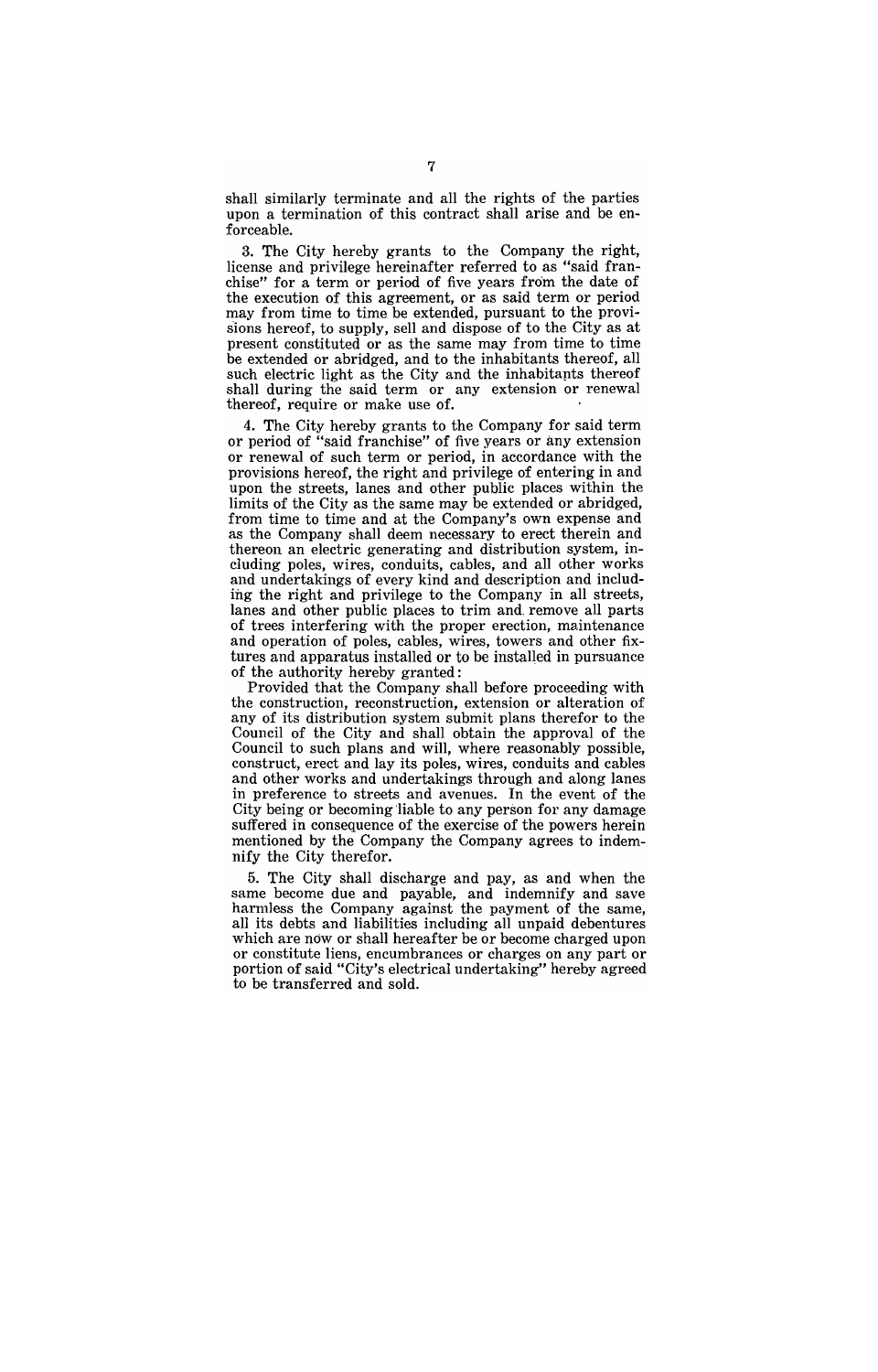6. The Company shall, subject to the provisions herein appearing, on or before the thirtieth day of November, A. D. 1929, complete the construction of a pole line for the transmission of electrical energy and power to the City, and shall from and after the completion of the construction of the said pole line furnish and continue to furnish, adequate and sufficient electric light to the City and its inhabitants, and for the needs of the City and its inhabitants at all times in accordance with the terms and during the life of this agreement.

7. The Company will supply to the City and its inhabitants the electric energy and power required for the supplying of electric light as aforesaid, in the following manner:

For lighting single phase alternating current at 110 volts (2-wire service), and at 110 and 220 volts (3-wire service) and at a normal frequency of sixty cycles per second.

The general variation in the voltage specified in the foregoing subsection of this clause shall not exceed six per centum above or below the specified figures, and the general variation in frequency shall not exceed one per cent above or below the specified figure.

8. The Company shall take all reasonable precautions to guard against interruption or diminution in the supply of power and energy for the supplying of said electric light pursuant to this agreement and shall terminate the same with all reasonable dispatch. If it becomes necessary to interrupt or diminish said supply of power and energy in order to make repairs or changes to the Company's equipment, the Company shall give reasonable notice to the City and shall arrange to make such interruption or diminution at such time as to cause the minimum inconvenience in the use of the same. If at any time during the continuance of this agreement the operations of the works of the Company are suspended or curtailed owing to war, rebellion, act of God or other causes completely beyond the control of the Company and which could not reasonably have been foreseen or guarded against or by strikes, the Company shall not be liable to the City under the contract until the cause of such suspension or curtailment has' been removed; provided that the Company shall take all reasonable precautions' and adopt all reasonable measures to prevent or remove the cause of such suspension or curtailment. Subject to the provisions of this paragraph it is agreed between the parties hereto that it is a condition precedent to this agreement and of the essence of this agreement that the Company will maintain a commercial and practically uninterrupted service as herein defined.

9. The City shall purchase from the Company and the Company shall sell to the City during the term or period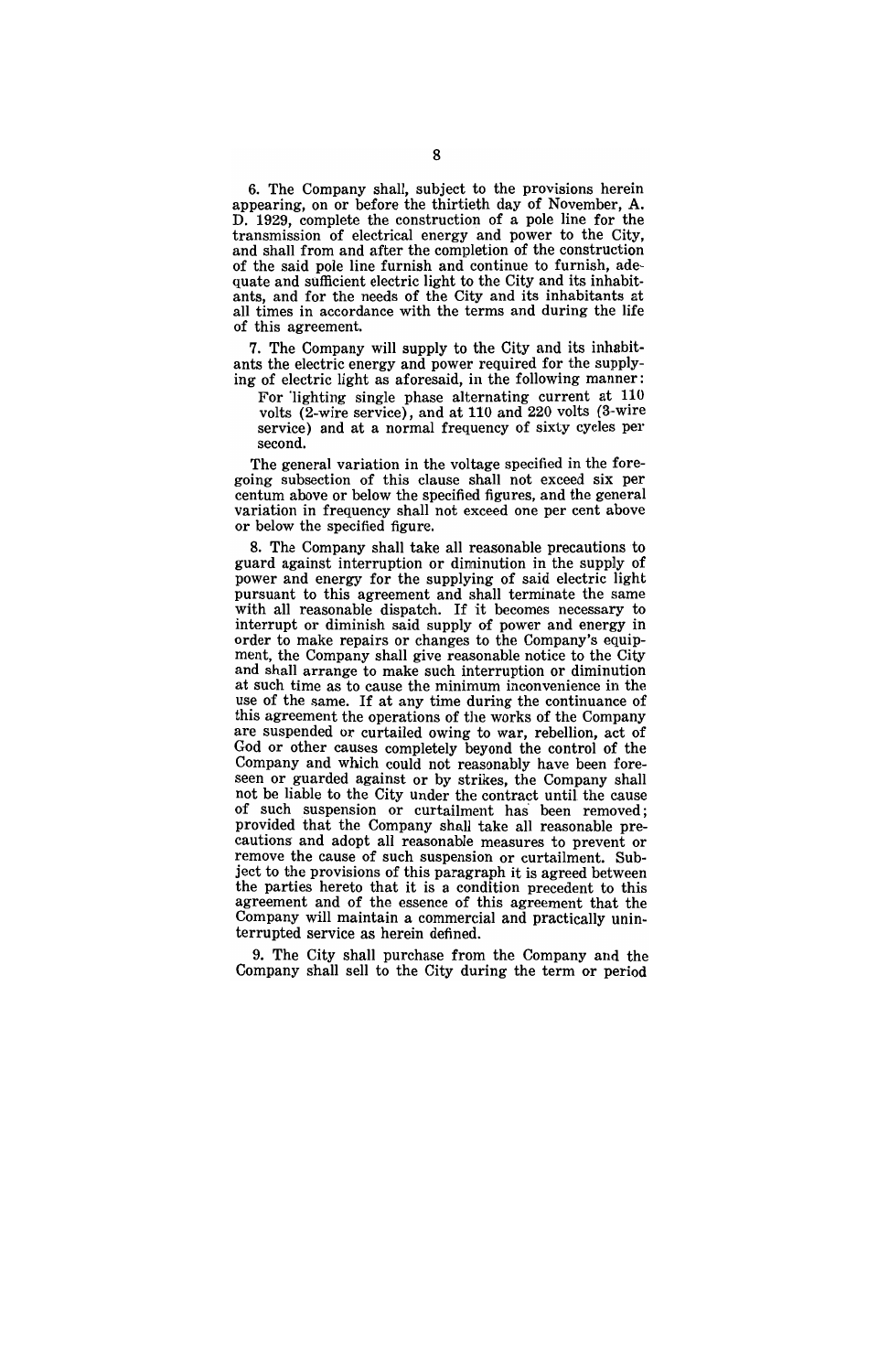of "said franchise" and any extension or renewal thereof, all electrical energy and power which the City may require, for any municipal lighting.

10. The Company shall, during the term or period of "said franchise" and any extension or renewals thereof, maintain and keep in good repair and proper working order a complete system of street lighting for the City, including the replacement of lamps. The Company shall furnish an all-night street lighting service maintaining all the present street lights or lamps of such candlepower as may be designated by the City which shall not be less than 250 candlepower, and such additional street lights or lamps as the City may from time to time demand, for which the City shall pay to the Company at the following rates:

Each lamp not exceeding 250 candlepower, \$3.00 per month Each lamp over 250 candlepower but not

exceeding 400 candlepower.........\$3.90 per month Each lamp over 400 candlepower, but not

all and over 400 candlepower, but not<br>exceeding 600 candlepower.........\$5.10 per month Provided that in the event of the City requiring the installation of any additional street lights which involve an extension of the then existing distribution system of more than 250 feet for each additional lamp, then the City shall pay to the Company in addition to the foregoing monthly rates, an additional charge of 20 cents per month per 100 feet for any excess over  $250$  feet extension per lamp:

Provided that the number of street lights shall at no time be less than sixty:

And further provided that the Company will move any existing street light or lights as may be required by the City from time to time on condition that the City pay the Company the actual cost of any such removal.

11. The maximum rates or prices which the Company shall charge for electric energy and power supplied for lighting in the City, during the term or period of "said" franchise" or any extension or renewal thereof, shall be in accordance with the following schedule:

(1) *Domestic service*, available only for lighting houses and apartments used exclusively for residential purposes.

Service charge of 60c per month, together with an energy charge on the following basis:

First 50 kilowatt hours per month, 6c per kilowatt hour.

Next 150 kilowatt hours per month, 3c per kilowatt hour.

All over 200 kilowatt hours per month, 1.5c per kilowatt hour.

With a minimum monthly charge (including service charge) of \$1.25 per month.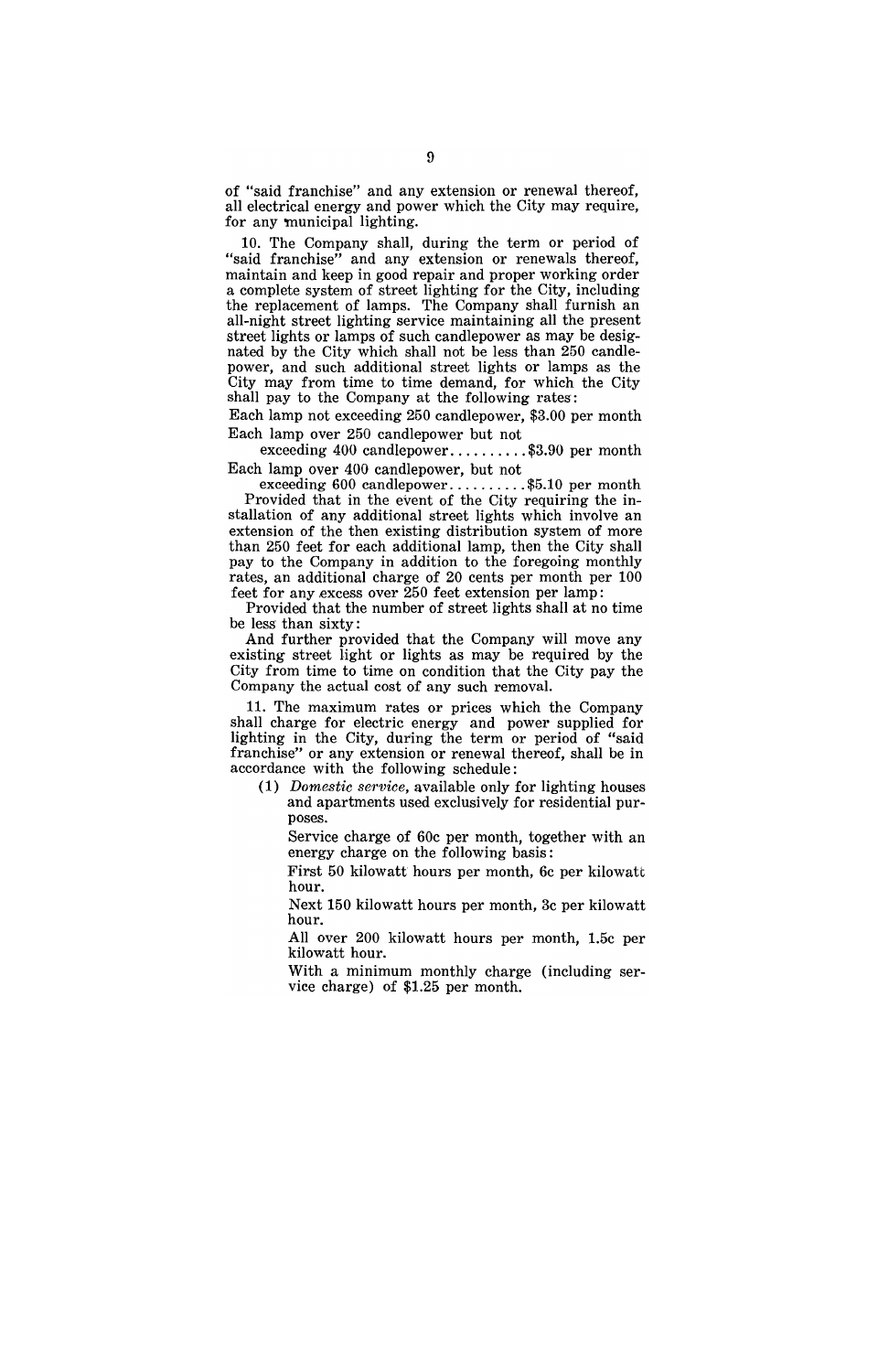(2) Commercial service, available for all lighting purposes where other rates do not apply.

Service charge of 60c per month for the first 500 watts of installed capacity and 20c per month for each additional 250 watts, together with an energy charge on the following basis:

First 100 hours' use of installed capacity, 6c per kilowatt hour.

All over 100 hours' use of installed capacity, 3c per kilowatt hour.

With a minimum monthly charge (including service charge) of \$1.25 per month.

12. The service charge to all churches in the City shall be in accordance with the domestic service rate, but the charge for energy consumed for lighting shall be in accordance with the commercial service rate.

13. All accounts shall be payable at such place or places in the City as shall be designated by the Company.

14. If any direct energy tax or similar tax, special fran-chise tax or similar tax or tax on transmission lines or similar tax, or any abnormal increase in the scale of taxation by the City in force at the date of this agreement, or any undue and unreasonable assessment of the Company's property the imposition of which materially affects the Company's cost of production and (or) supply is hereafter imposed upon the Company by the Government of the Dominion of Canada or any other competent taxing authority, the Company may apply to the Board of Public Utility Commissioners of the Province of Alberta and with the consent of the said Board may increase the rates chargeable hereunder having regard to the proportionate share of the increase of the cost of production and (or) supply caused by the imposition of such additional tax or taxes:

Provided always that in the event of the City imposing on any property of the Company (including the property hereby transferred to the Company) in the City liable to be taxed, any tax or charge which the City is on the date hereof entitled by Statute to charge, then such tax or charge so imposed by the City shall not be deemed to be an additional tax or charge within the meaning of this paragraph.

15. All meters shall be supplied by the Company and no rental shall be charged to consumers for the same. Any meter may be inspected by the Company or by the consumer at any time, and may at any time upon the request of the consumer and after ten days" notice to the Company be tested or calibrated by the proper official delegated by the Department of Trade and Commerce of Canada. If such test shows that any meter is in error by more than 2 per cent either way then such meter shall be forthwith corrected or be replaced by one that is accurate. If a test made pursuant to notice from a consumer shows the error to be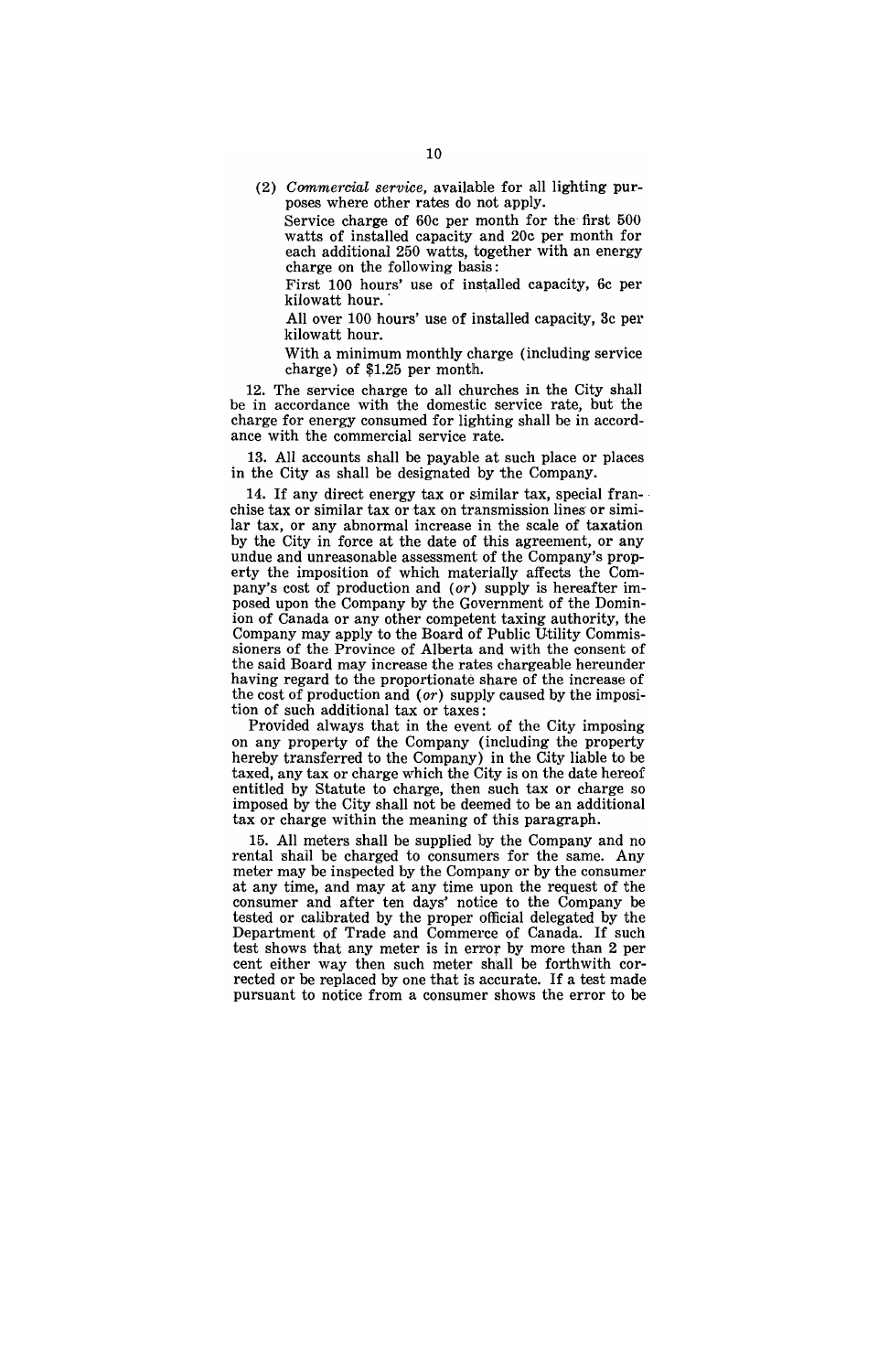less than 2 per cent the expense of such test shall be borne by the consumer, but if such test shows the error to be more than 2 per cent the expense shall be borne by the Company.

16. The bills for energy and power for lighting supplied during the two calendar months preceding such tests shall be corrected in proportion to the error of the meter, provided such error exceeds the aforesaid limit of 2 per cent and such correction shall be accepted by both parties as settlement in full to that date of all claims on account of inaccuracy of the meter.

17. Subject to the provisions of this agreement the Company shall supply electric energy for lighting at the meter on the consumer's premises and the costs of the necessary connection from the Company's distribution system to the said building shall be borne by the Company and the meter shall be the place of delivery of said electrical energy. The consumer shall assume all risk and responsibility in connection with his own wiring on his own premises:

Provided that the Company shall not be required to make a connection with any consumer"s premises unless and until such consumer has deposited with the Company a sum equal to twice his monthly minimum charge on which sum the Company shall credit to the consumer interest at the rate of four per cent for each whole year and which deposit shall be refunded by the Company to the consumer upon the discontinuance of the service less any indebtedness of the consumer to the Company.

18. The Company shall not be bound to extend the distribution system (as acquired by the Company from the City) further than 250 feet to provide service to anyone new consumer. In the event of service to any new consumer or consumers involving an extension of the distribution system greater than 250 feet for each consumer to be served by such extension, then the said consumer or consumers shall jointly deposit with the Company, either a total sum of one-half of the actual cost of the said extension in excess of 250 feet per consumer or the sum of ten dollars for each 100 feet of said extension in excess of 250 feet per consumer whichever sum is greater, and said deposit shall bear interest at the rate of four per cent per annum for each whole year and the said consumer or consumers shall also jointly pay in addition to the usual rates as herein provided, a total monthly charge of 1 per cent of the actual costs of the extension in excess of 250 feet per consumer so long as such excess continues. In the event of any additional consumer or consumers subsequently taking service by means of any such extension they shall make a proportionate deposit and pay their proportion of the monthly charge of 1 per cent, and the proper proportion of the deposit shall be refunded by the Company to the original depositors in order that the deposit in the hands of the Company shall at no time exceed one-half of the cost of that part of the extension in excess of 250 feet for each consumer served by the said extension.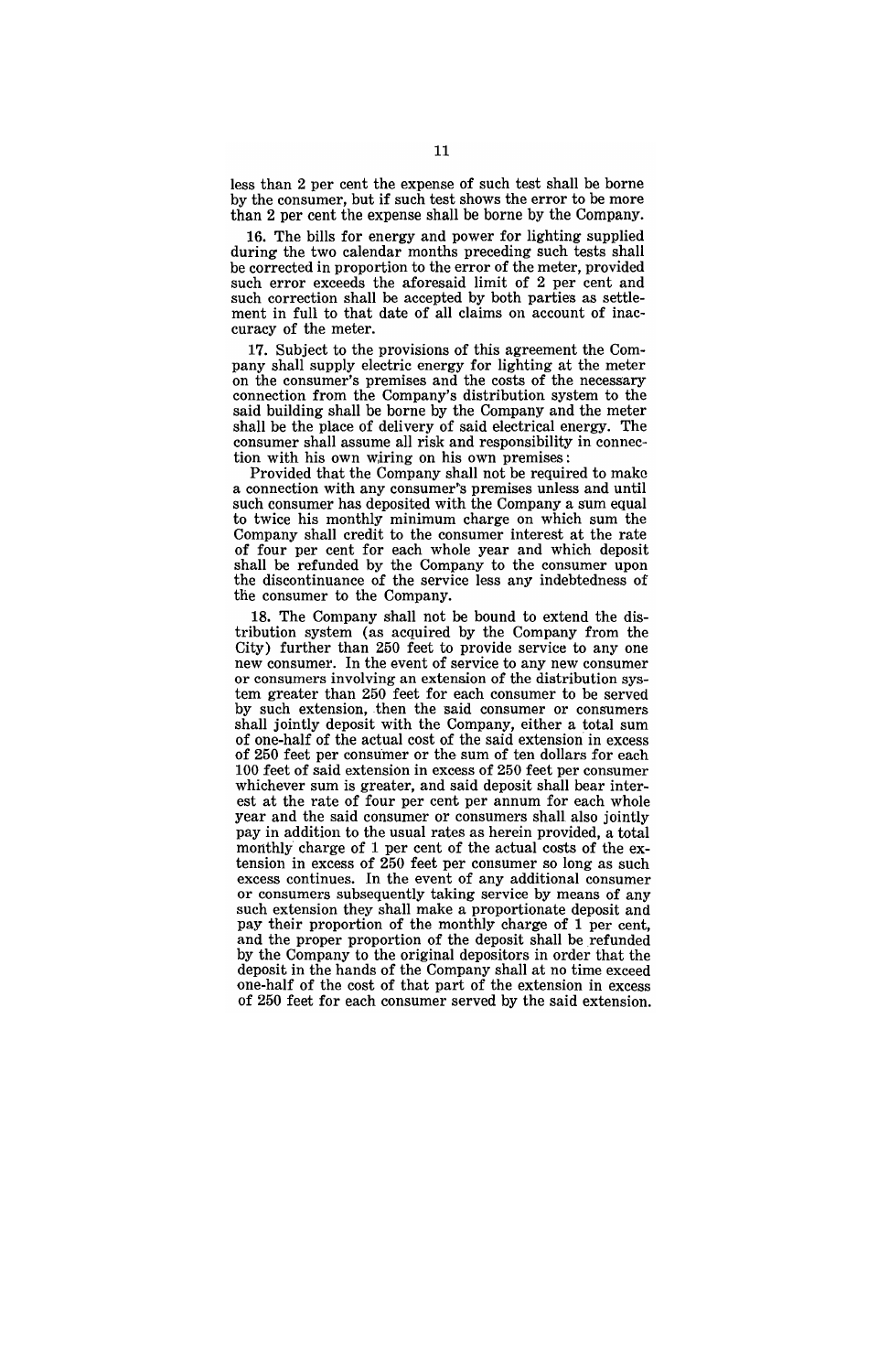19. All accounts shall be due and payable when rendered. If any account to any consumer shall remain payable for more than twenty days after having been rendered the Company shall have the right, after giving forty-eight hours' notice, to disconnect the service and to remove the meter, and it shall not be bound to supply any electric energy for lighting to the said consumer thereafter until the said account shall. have been paid, together with a reconnection charge which shall be a sum equal to twice the monthly minimum charge for such service, and the said reconnection charge shall be payable whether the meter has actually been removed or not. Any consumer, other than the curling and skating rinks, the city schools, municipal buildings or other municipal properties whose premises are temporarily disconnected at his request may be required to pay the said reconnection charge before service is resumed by the Company; any such reconnection may be considered as a new connection and the Company shall have the right to require a deposit as herein provided in addition to such reconnection charge before making such reconnection.

20. It is agreed that this agreement may be renewed for' a period of not exceeding five years (and so from time to time) with such alterations, if any, as may be agreed upon by the parties and approved by the Board of Public Utility Commissioners, and that if either party refuses to renew such contract, or if the parties fail to agree as to the conditions' of such renewal then the Council of the City may, subject to the approval of the Board of Public Utility Commissioners, purchase all plant, machinery, equipment, apparatus and property used for the purposes thereof, for such price and on such terms as may be agreed upon with the Company, or failing such agreement, then for such price and on such terms as may be fixed and settled by the Board of Public Utility Commissioners on the application of either of the parties:

Provided that the price to be paid by the City for such property shall not in any event exceed the amount paid by the Company to the City pursuant to this agreement, Jess proper depreciation and less the re-sale value of any equipment removed or disposed of by the Company, and together with the costs to the Company of all additions thereto and of all new equipment acquired, less proper depreciation and allowance for obsolescence, provided that in determining the depreciation regard shall be had to all repairs and replacements made by the Company:

Provided that this paragraph shall not apply to any portion of the Company's main transmission line and step down substation.

20a. It is agreed that the City and the Company shall at least one year before the termination of this agreement enter into negotiations for the continuance, amendment or cancellation of this agreement and in the event of no agreement being entered into prior to one year before the date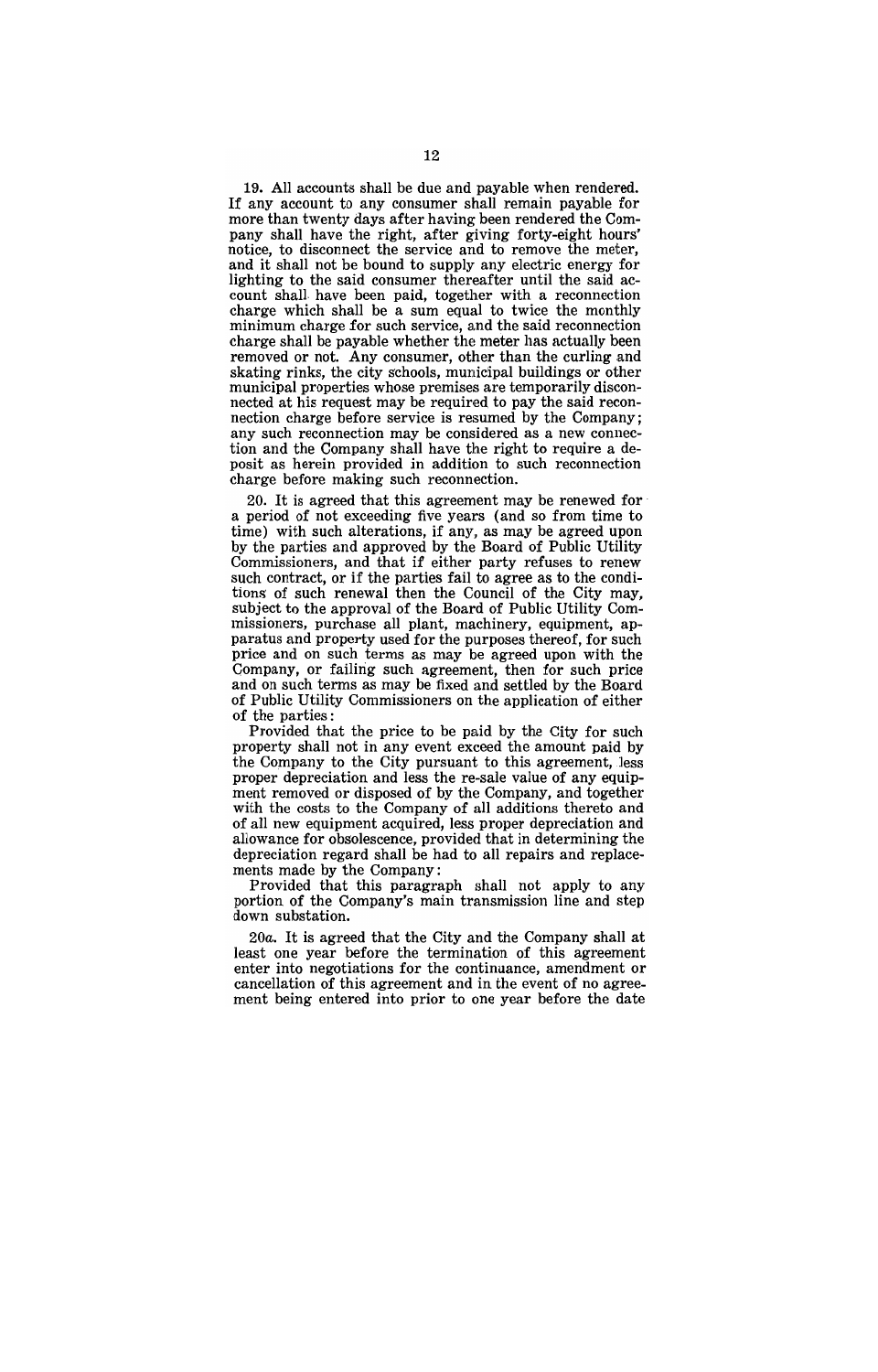of the termination of this agreement, then this agreement shall continue in force until either party gives to the other written notice of its desire to determine the same at the expiry of the ensuing next year, it being agreed that said notice may be given on any day of the year prior to the last year of the term of this agreement or on any day of the years that this agreement shall continue in force pursuant to the provisions of this paragraph.

21. Subject to the observance and performance of the terms and covenants of this agreement by the Company, the City shall not for a period of five years from the date of the commencement of said term or period of "said franchise" or during any extension or renewal thereof, either by itself exercise or grant to any other person, firm or corporation, the right to erect, construct, establish, maintain or operate an electric light plant or to sell or dispose of electric light in the City for any purpose.

22. Provided and it is distinctly understood and agreed that in the event of default being made by the Company in the observance and performance of the terms, conditions and covenants of this agreement, the rights and privileges hereby granted shall (at the option of the City) cease and determine in the same manner and to all intents and purposes as if the full period of five years herein mentioned had elapsed and the City shall have the right at its option forthwith to retake and re-enter upon the City's electric undertaking in its then state and condition:

Provided that in such event the City shall be liable to the Company for such amount, if any, as it would have been required to pay as purchase price of the said City's electric undertaking as herein provided for if the same were taken over by the City upon the expiration of this agreement, but less such amounts, if any, as shall be deemed reasonable for any damage suffered by the City or its inhabitants in consequence of the failure of the Company to meet its obligation hereunder:

Provided that none of the rights or remedies of the City under this agreement and in particular any right to recover damages from the Company for such default in a court of competent jurisdiction shall be in any way merged, waived, suspended, prejudiced'or affected by the exercise of the said option on the part of the City. Failure on the part of the City to exercise the said option shall not operate as a waiver of the Company's default or prevent the exercise of such option in the event of any later or similar default by the Company.

23. The Company shall be liable for and shall indemnify the City for any damages arising out of the construction and operation of its works owing to the negligence of the Company, its servants and employees, and the City shall be liable for all damages to the plant and equipment of the Company caused by the City, its workmen, employees or licensees.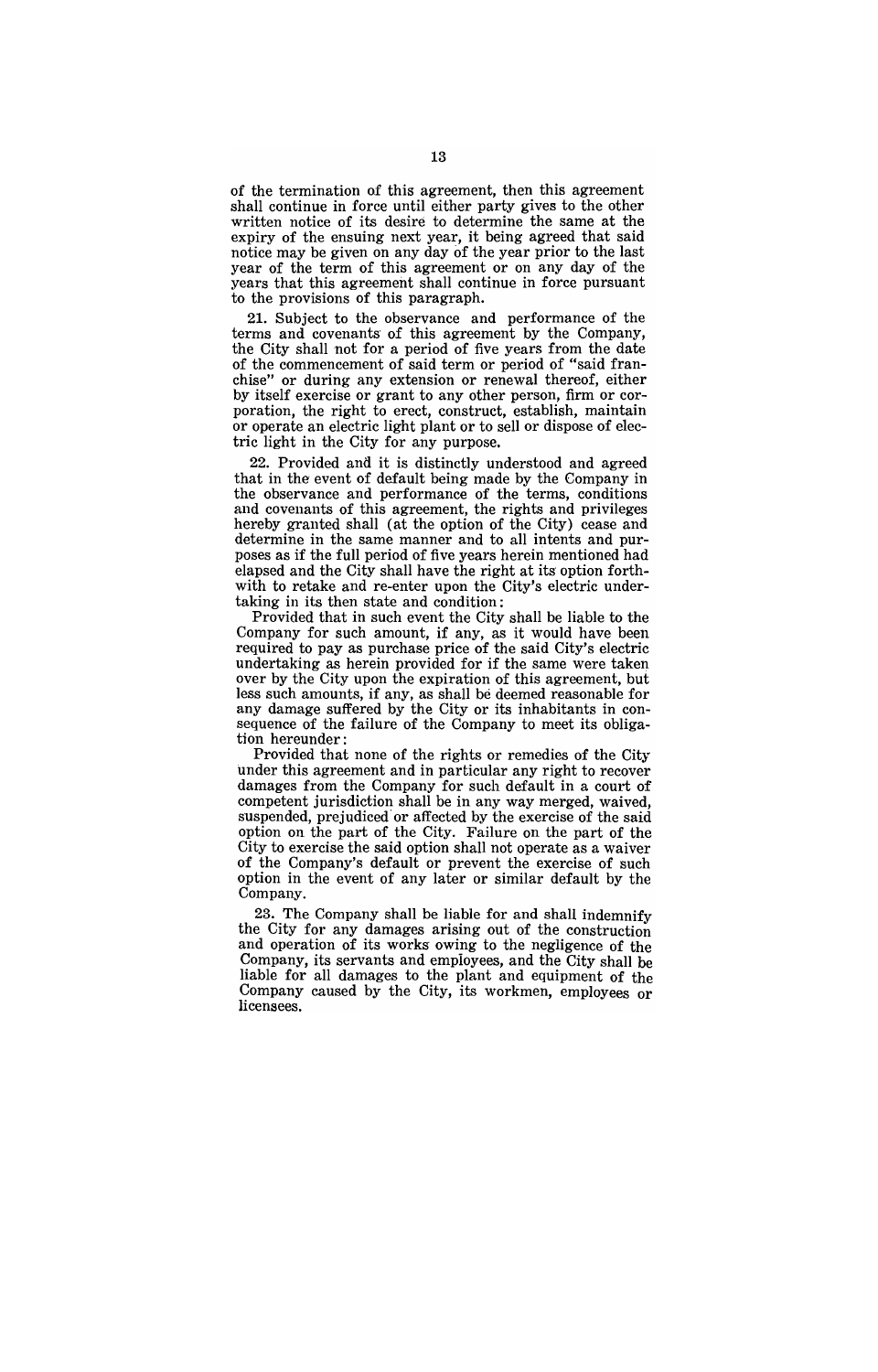24. In all cases the City may for any reasonable purpose make use of the poles of the Company for municipal purposes, so long as the use thereof by the Company is not interfered with, and any extra or additional cross-arms, insulators or other fixtures required by reason of the use of the said poles by the City shall be supplied and erected at the expense of the City, the City covenanting and agreeing to be responsible for and to indemnify the Company against any loss, damage or injury suffered by or recovered from the Company as the direct or indirect result of the said use of the said poles by the City.

25. All the rights, power and privileges reserved to and conferred upon the City by this agreement may be exercised and enjoyed by the Council of the City and any person or persons from time to time authorized by the said Council for that purpose.

26. The Company agrees that in the event of the Board of Public Utility Commissioners so requiring that it will furnish to said Board of Public Utility Commissioners, such statement of its operations under this agreement as said Board shall specify.

27. The Company shall submit and it hereby agrees to submit the business and operations hereof, pursuant to this agreement to the control and supervision of the Board of Public Utility Commissioners of the Province of Alberta, in all respects as the Company would have been subject to such control and supervision had it come within the provisions or description of paragraph (g) of section 2 of *The P.ublic Utilities Act.* 

28. Notwithstanding anything herein contained it is mutually acknowledged and understood by and between the parties hereto that the Company is a licensee of a Dominion Water Power and as such is subject to and bound by the provisions of *The Dominion Wnte'r Power Act* and *(or) The Dominion Lands Act* and the regulations passed pursuant thereto as far as the same may prevail.

29. Notwithstanding anything to the contrary herein contained it is mutually understood and agreed that the rights, powers and privileges conferred and granted by this agreement, shall not be deemed to be exclusive as against His Majesty in the right of the Province.

29a. This agreement shall be subject to and be effective upon ratification of the by-law of the City authorizing the agreement by the ratepayers or burgesses of the City in accordance with the provisions of *The Wetaskiwin Charter,*  and upon approval by the Board of Public Utility Commissioners under the provisions of *The Public Utilities Act,*  1923, section 78, and the date of the execution of this agreement mentioned throughout the provisions hereof shall for all purposes be taken to be the date of actual execution of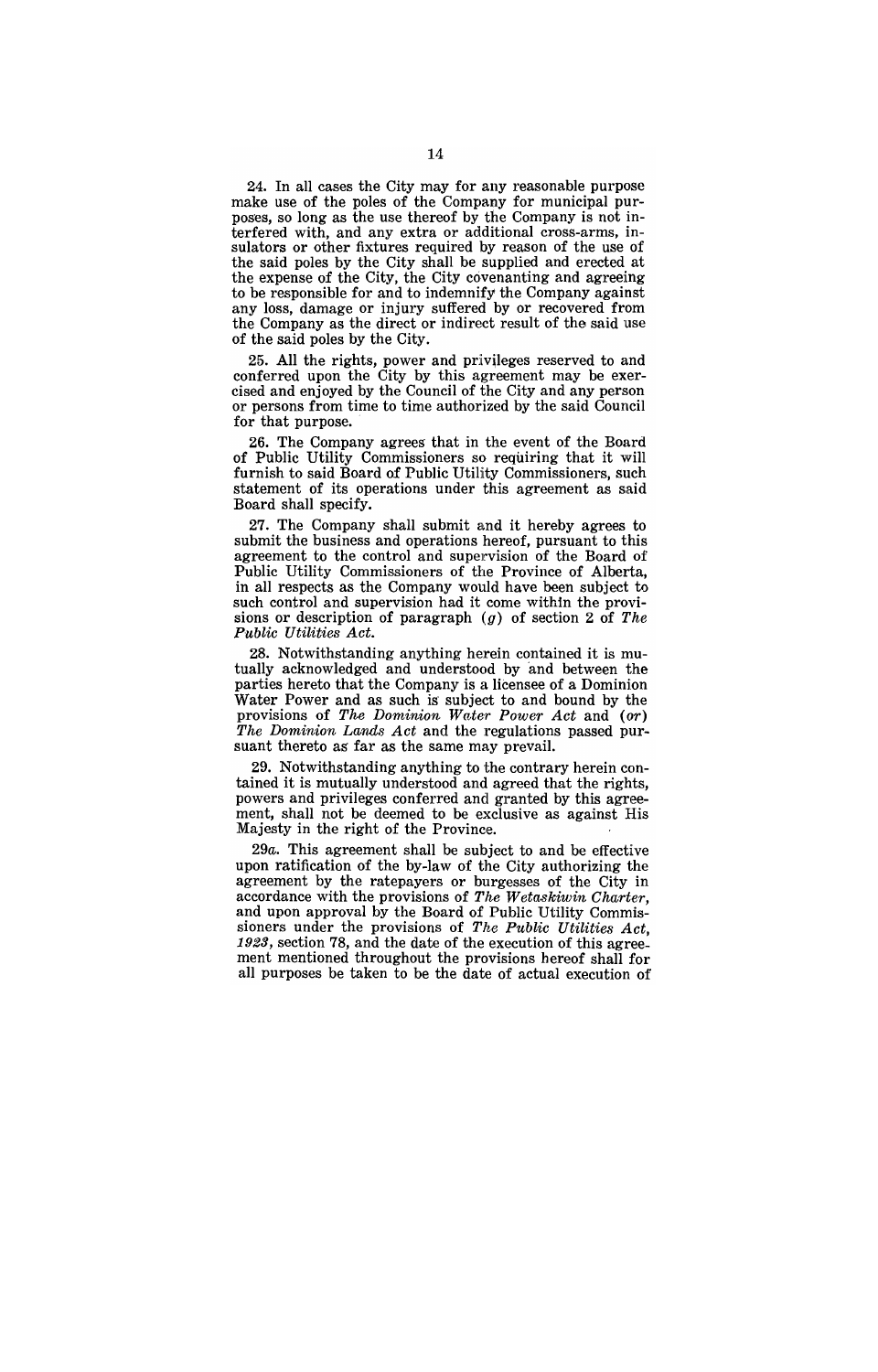this agreement by the City. The vote of the ratepayers or burgesses shall be taken as provided in Part V of *The Municipal Ordinance* of the North-West Territories.

30. In consideration of the City granting to the Company the right, license and privilege to supply electric light to the City and its inhabitants as hereinbefore provided, the Company covenants and agrees with the City that the said right, license, and privilege is granted by the City on the express condition, breach of which by the Company shall be considered to be a default under this contract, that in the event of the Company during the term of this agreement supplying electric energy and power for power purposes to the City or the inhabitants thereof, the Company will not charge for such electric energy and power for power purposes, rates or prices greater than in accordance with the following schedule, namely:

(1) *Domestic scrvice*, available only for heating, cooking, domestic power and other uses in houses and apartments used exclusively for residential purposes.

Service charge of 60c per month together with an energy charge on the following basis:

First 50 kilowatt hours per month, 6c per kilowatt hour. Next 150 kilowatt hours per month, 3c per kilowatt hour.

All over 200 kilowatt hours per month, 1.5c per kilowatt hour, provided water heater not over one kilowatt capacity and electric stove are connected.

With a minimum monthly charge (including service charge) of \$1.25 per month.

Provided that there shall be no doubling of minimum rates or service charge where current is' supplied through only one meter.

*(2) Power service* (alternating current), available for motors and commercial heating apparatus such as tailors' irons, coffee-urns, hot water heaters and stoves in commercial establishments.

Service charge of \$1.00 per month per kilovolt ampere (K.V.A.) of installation (one motor horse power or one kilowatt in electrical heating apparatus to be considered equivalent to 1 K.V.A.) together with an energy charge on the following basis:

First 100 kilowatt hours per month, per K.V.A. of installation,  $3\frac{1}{3}c$  per kilowatt hour.

All over 100 kilowatt hours per month, per K.V.A. of installation,  $1\frac{2}{3}c$  per kilowatt hour.

With a minimum monthly charge (including service charge) of \$3.00 per month.

31. The City agrees to make an application at the first session of the Legislature of the Province of Alberta after the date of the execution of this agreement, and for such purpose the Mayor and City Clerk are hereby authorized to affix the seal of the City to any and all petitions therefor, for an Act amending *The Wetaskiwin Charter* so that the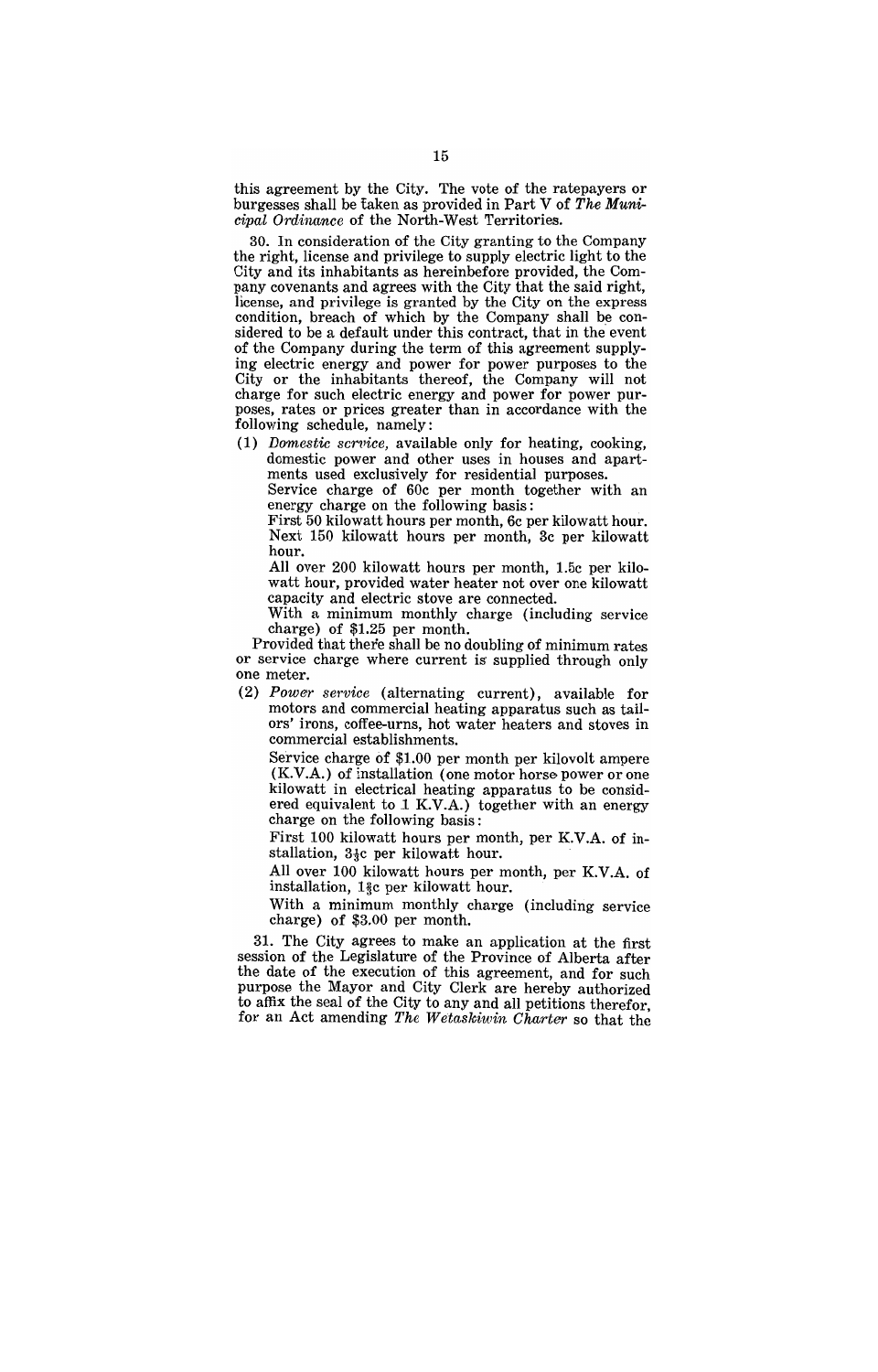City shall have authority and be empowered to enter into an agreement exclusive or otherwise for the supplying to the City and its inhabitants of electric energy and power for all purposes, and also confirming this agreement and authorizing and empowering the City to enter into an agreement with the Company extending the term of this agreement for a term of five years from the date of the termination of this agreement, with power to grant extensions of such extended term on such terms as may be agreed upon for further periods of ten years from the date of the expiry of each such extension and the City agrees to use its best endeavors to have said Legislature approve and pass such Act and on the same being so approved and passed the City agrees to enter into a supplementary agreement with the Company whereby the Company is given the exclusive right, license and privilege for a term of ten years from the date of this agreement to manufacture, supply, sell and dispose of to the City as at present constituted or as the same may from time to time be extended or abridged and to the inhabitants thereof, all such electric power and energy for all purposes for which electricity is or may during the term of said supplementary agreement or any extension or renewal thereof become suitable or adaptable to the City and its inhabitants (subject to the same provisions as to default as are contained in paragraph 22 hereof) in the same manner and subject to the same terms and conditions and at the same rates and charges and subject to the same deductions and discounts as are hereinbefore provided for the transmission, distribution and delivery of electric energy and power for lighting purposes, excepting that the maximum rates' and charges for electric energy and power for power purposes shall be the same with like deductions and discounts as are set out in paragraph 80 hereof, and said supplementary agreement shall also contain provisions in accordance with the provisions herein contained, providing for the renewal of the same on such terms as may be agreed upon and the Mayor and City Clerk are hereby authorized to sign said agreement on behalf of the City and to affix thereto the seal of the City, It being agreed that the Company shall pay all such expenses of such application and all other applications as provided for in section 32 hereof, as shall be payable by the City in connection with the securing of such legislation.

32. It is agreed that in the event of the Act to be promoted by the Cityas' provided in paragraph 31 hereof, not being passed by said Legislature of the Province of Alberta at its first session after the date of the execution of this agreement the City shall renew its application, and for such purpose the Mayor and City Clerk are hereby authorized to affix the seal of the City to any and all petitions therefor, for the passing of said Act in the next ensuing session of said Legislature, and in the event of said Act not being assented to by said Legislature on said renewed application, the City shall in each succeeding year thereafter during the term of this agreement until said Act has been approved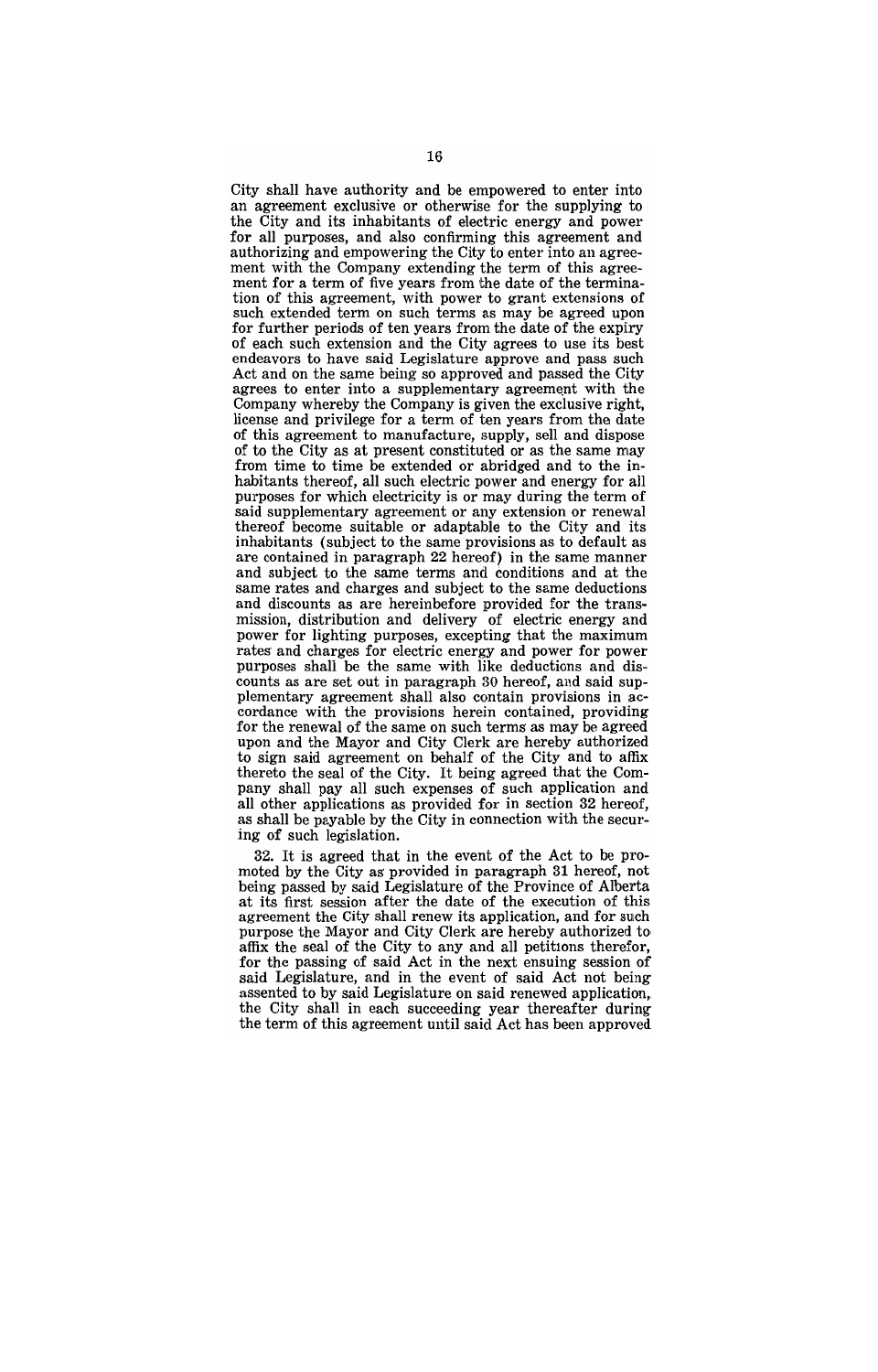by said Legislature, make a further application to said Legislature for the passing of said Act and for such purpose the Mayor and City Clerk are hereby authorized to affix the seal of the City to any and all petitions therefor, and the City covenants and agrees on said Act being approved by said Legislature to enter into the supplementary agreement with the Company specified in the immediately preceding paragraph 31 hereof, saving and excepting that the said term of ten years of said supplementary agreement shall be deemed to commence from the date of this agreement and the Mayor and City Clerk are hereby authorized to affix the seal of the City to such supplementary agreement:

Provided always' that it is agreed that notwithstanding the failure of said Legislature to approve of said Act on the City's original or renewed application therefor, this agreement shall continue in full force and effect for the full term of five years, and such renewed period as shall be agreed upon, it being hereby declared and agreed by the parties hereto that until said Legislature has approved of said Act and under the powers thereof the City has entered into said supplementary agreement, nothing herein contained shall be read or construed as conferring upon the Company the right, license and privilege to supply and distribute to the City and the inhabitants thereof, electric energy and power except for lighting purposes.

33. The electric energy to be supplied under this contract shall be supplied continuously during each and every day of the time covered by this contract save as herein elsewhere provided and for the purpose of this contract a day shall mean a full day of twenty-four hours, provided that the supply shall be temporarily discontinued in case of emergency if the City so requests.

34. Notwithstanding there may be differences between the parties hereto as to the sufficiency of the electric energy supply, or the payment therefor or any other questions whatsoever which may arise under this agreement the Company shall continue to carry out the contract notwithstanding such differences; it being the distinct agreement between the parties that there shall not be during the period of this agreement any stoppage or cessation in the supply of the said electric power *ot* the payments therefor, but the same shall be continued as if there were no such differences, subject to the adjustment of such differences in the manner herein provided.

35. Neither this contract nor any rights hereunder shall be assigned by the Company to any person, firm or corporation except with the written consent of the City authorized by a resolution of the City Council:

Provided always that nothing in this paragraph contained shall be read or construed as in any way hindering or preventing the Company from pledging, mortgaging or otherwise charging this contract and all rights hereunder as and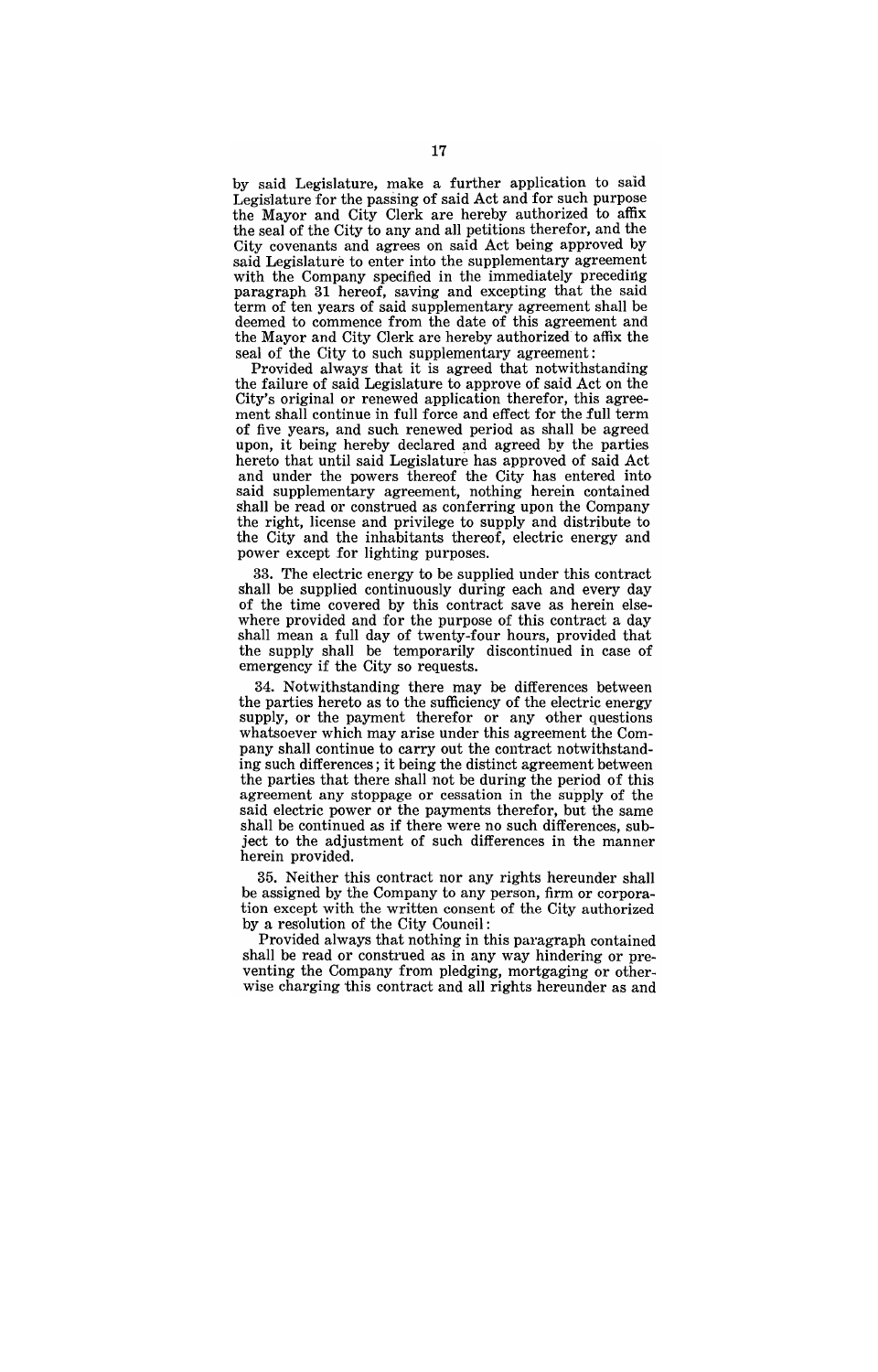by way of security for any bond or debenture or other indebtedness of the Company.

36. It is anticipated and understood and agreed that the Company may alter the existing distribution system  $t$  the City so as to supply electric energy to the  $t$ power and light consumers in the City in the form of threephase alternating current instead of in the existing form of two-phase alternating current:

Provided, however, that in such event the said change shall be made without expense to existing power or light consumers on account of any changes that may thereby be required in their respective equipments.

37. So long as the power house buildings sold by the City to the Company hereunder remain the property of the Company and are retained on their present site, the Company shall permit the City to occupy that portion of such building now used for storage of the City's road maintenance machinery and sewerage equipment for the storage of said equipment free of charge:

Provided, however, nothing herein contained shall affect the right of the Company to sell or remove the said building or any part thereof and in the event of such sale or disposal the City shall vacate the said premises upon thirty days' notice in writing.

This agreement and everything herein contained shall respectively enure to the benefit of and be binding upon the parties hereto and their respective successors and authorized assigns.

In witness whereof the parties hereto have hereunto executed these presents the day and year first above written.

> THE CITY OF WETASKIWIN (Sgd.) H. J. MONTGOMERY,

Mayor.

 $(Sgd.)$  J. E. FRASER, [SEAL] Secretary-Treasurer.

#### CALGARY POWER COMPANY, LIMITED

(Sgd.) R. B. BAXTER,

Managing Director. (Sgd.) H. H. PARLEE, [SEAL] Director.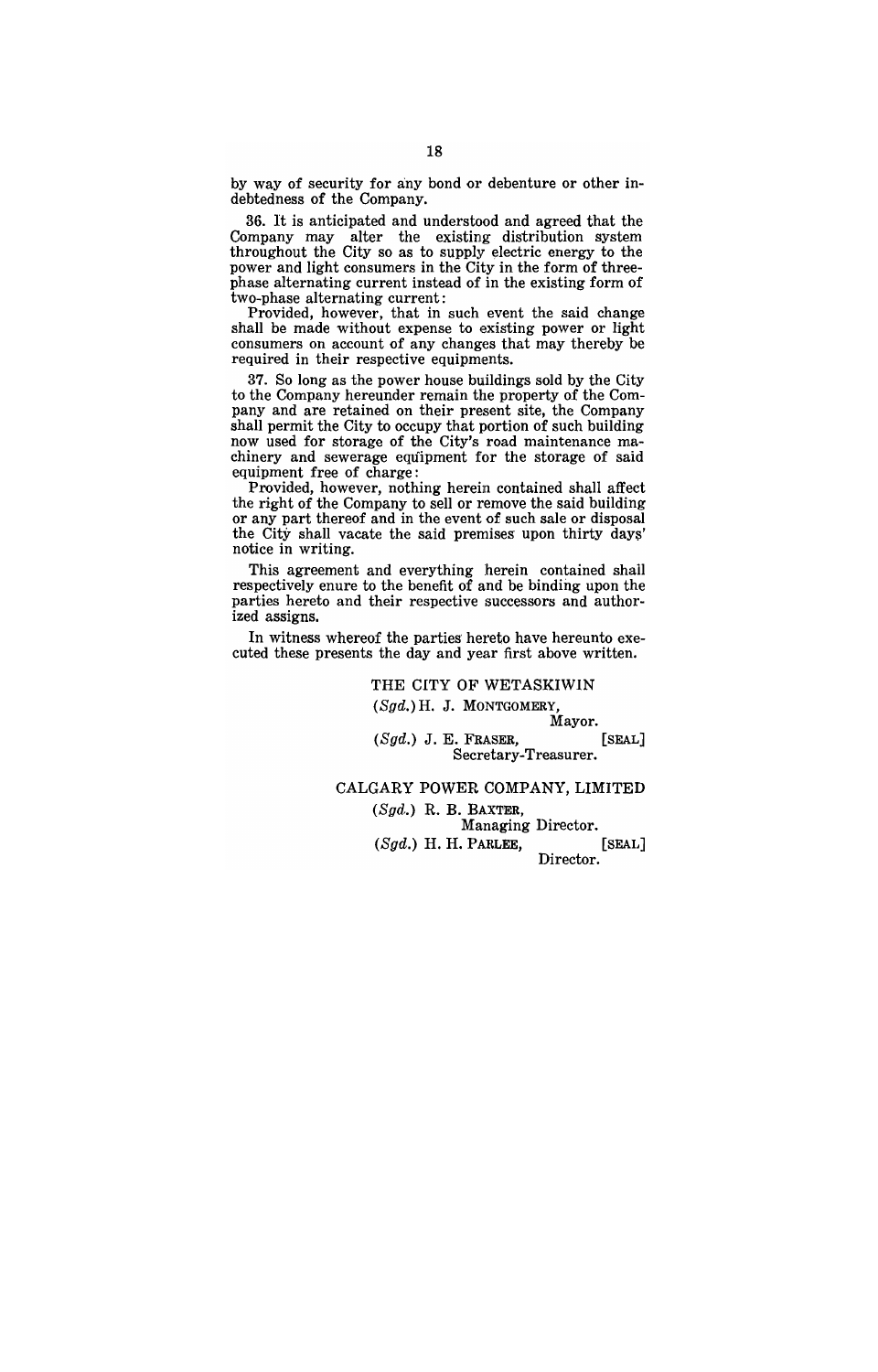PART III.

[This is Schedule "B" referred to in By-law No. 668.]

Agreement made in duplicate this second day of December, A.D. 1929,

BETWEEN:

## THE CITY OF WETASKIWIN

(hereinafter called "the City")

of the First Part,

## and

## CALGARY POWER COMPANY, LIMITED,

a body corporate, with head office at the City of Montreal, in the Province of Quebec (hereinafter called "the Company")

of the Second Part,

Witnesseth that the parties hereto hereby mutually covenant, promise and agree each with the other, as follows:

1. In this agreement, unless the context otherwise requires-

"Consumer or customer" shall mean any person, firm or corporation that is a consumer or customer of the Company in respect of a supply of water hereunder.

Figure 1.1 The proof of the supply to the corporation.

"City" shall mean the City as at present constituted or as its limits may be extended or abridged from time to time.

2. The City hereby grants, assigns, bargains and sells to the Company free and clear of all liens, charges and encumbrances, all wells, water, water rights, waterworks and all plant, apparatus and works connected therewith, and all stock, tools, meters, mains, tanks, pipes and other effects, and all property, easements and privileges now owned, conthat an property, calculately and privileges now owned, contained and relationship of the City which it has the right and power thus' to assign and transfer and which the City has acquired or used for the purpose of supplying or procuring water for general use in the City, the whole of the foregoing being hereinafter referred to as "City's waterworks undertaking."

3. The purchase price, payable by the Company to the City for said "City's waterworks' undertaking" free and clear of all liens, charges and encumbrances and for the franchise and other rights and privileges herein granted shall be the principal sum of thirty-five thousand dollars, which said principal sum shall be paid in cash at the time of the delivery of possession of said "City's waterworks undertaking" to the Company, provided that the Company shall not be called upon to pay said purchase price until the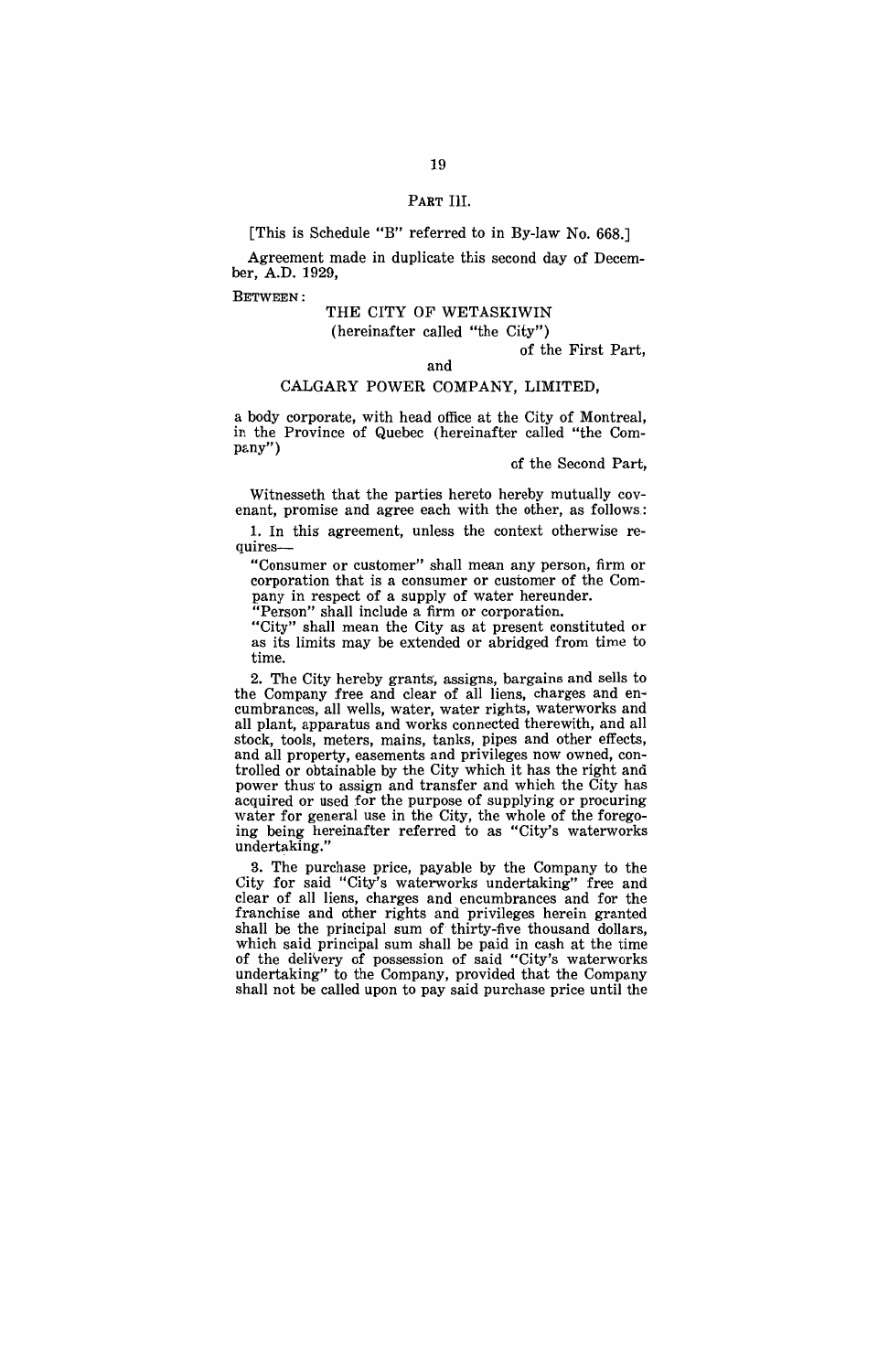ratifications of this agreement as in section 32 hereof proatifications of this agreement as in section of hereof pro-<br>ided. Delivery of possession hereunder shall take place rucu. Defivery of possession nereunuer shair take place<br>ontemporaneously with delivery of the City's electric undertaking referred to in a contract between the City and the Company bearing even date herewith; and should anything occur to prevent the said contract for the sale of the City's electric undertaking becoming effective or to terminate the said contract after it has become effective then this contract shall similarly terminate and all the rights of the parties upon a termination of this contract shall arise and be enforceable.

4. The City hereby grants to the Company subject to the terms, covenants and provisions herein contained, the right, license, liberty and privilege for the term or period of five years from the date of this agreement, to maintain, operate, repair altern and add to this agreement, to manitalit, operate,<br>chair alter and add to the wells, water, water rights, propepair, and and add to, the wens, water, water rights, prop-<br>riv assements and privileges hereinhefore granted and sold by the City to the Company, and also the right and old by the Oity to the Company, and also the right and<br>cense, liberty and privilege for said term to lay down cense, metry and privilege for said term to lay down<br>ines mains and conduits for conveying water within the lipes, mains and conduits for conveying water within the<br>mits of the City as at present constituted or as they may limits of the City as at present constituted or as they may from time to time be extended or abridged and to construct, establish, maintain, repair and operate a water distribution system within the limits of the City as at present constituted, or as they may from time to time be extended, or abridged and to sell, supply, dispose of and distribute water within the limits of the City as at present constituted or as they may be extended or abridged from time to time and the City hereby grants to the Company the right, license, liberty and privilege at all times during the said period of five years to enter upon, use, excavate and break up the soil, pavement and covering of any and all streets, lanes, alleys, thoroughfares, bridges, squares and public places of the City as to the Company shall seem necessary, and to open and break up any sewers, drains, culverts, or tunnels within or under such streets, lanes, alleys, thoroughfares, bridges, squares and public places as to the Company shall seem necessary, and to lay down and place within or ian seem necessary, and w lay down and piace widing or ract are same pipes, conduits, maille, service pipes, valves,<br>reks, fire plugs, hydrants, engines and any other equipment cocks, fire plugs, hydrants, engines and any other equipment, appliances or works, as may be necessary for or incidental to the conveyance and distribution of water in and through the City for the use of its inhabitants and (or) for the use of other customers or consumers of the Company, and to repair, maintain, alter, consumers of the company, and to repair, maintain, alter, operate and  $(or)$  remove the same, and for the purposes aforesaid to remove and use all earth and materials in and under such streets, lanes, alleys, thorof materials in any under such streets, lanes, alleys, thorsuch the product of the control of the company shall from<br>ich other acts or things, which the Company shall from to the total acts of things which the Company shall from the to this deem necessary for supplying water for the use  $\int$  the inhabitants of the City and  $(\alpha)$  for the use of other of the inhabitants of the City and  $(or)$  for the use of other customers or consumers of the Company.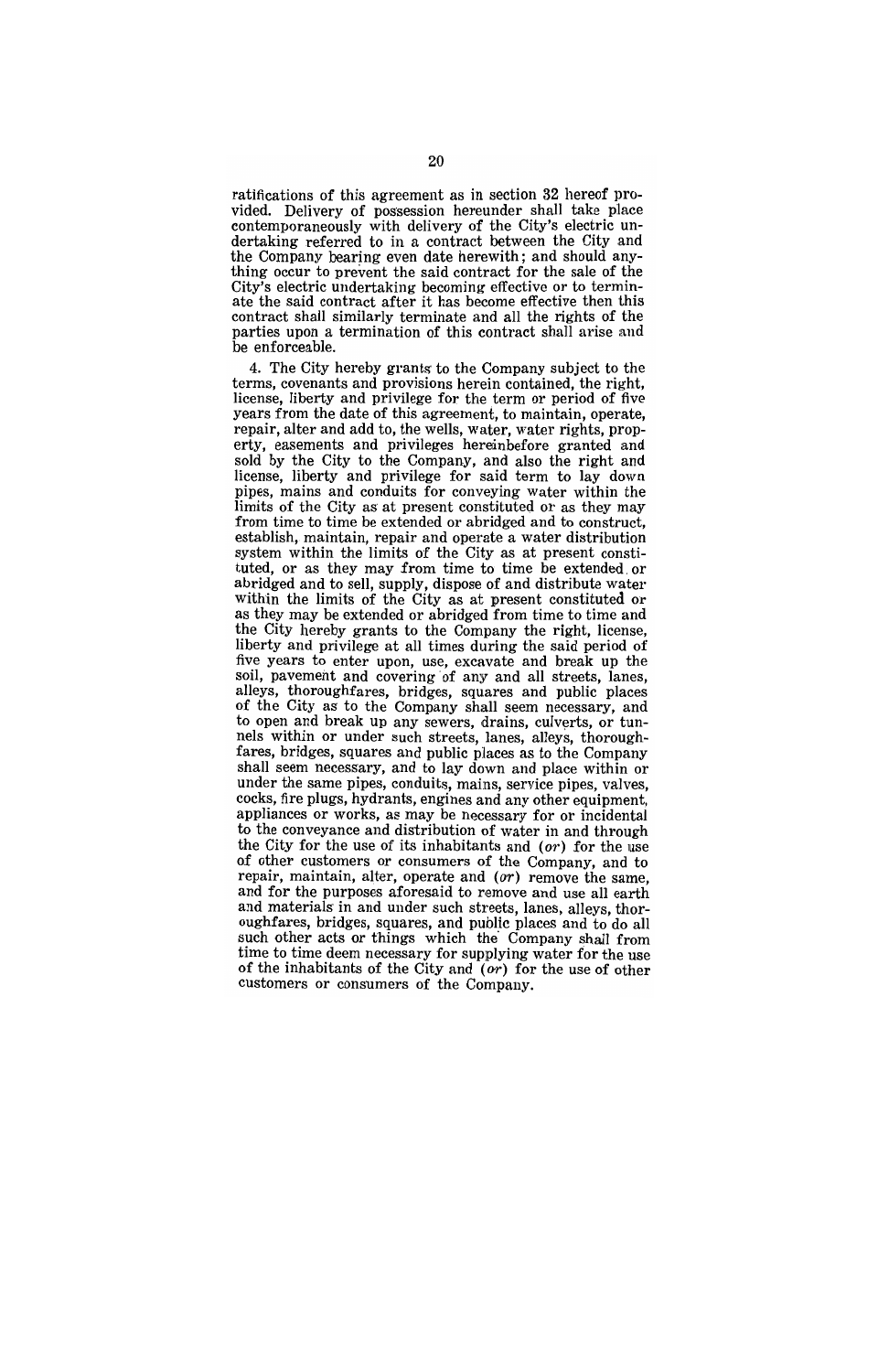5. The Company shall do as little damage as reasonably possible in the execution of the powers conferred upon it in the next preceding paragraph hereof and shall restore the said streets, lanes, alleys, thoroughfares, bridges, squares, public places, sewers, drains, culverts or tunnels to a proper and efficient state of repair equal in all respects as nearly as may be in which the same were prior to the commencement of such work, and on default by the Company the City may undertake such restoration work and the Company shall be liable for the cost thereof. In the event of the City being or becoming liable to any person for any damages suffered in consequence of such default of the Company, the Company agrees to indemnify the City therefor.

6. Before the Company opens, excavates or breaks up any street, lane, alley, thoroughfare, bridge, square, public place, sewer, drain, culvert or tunnel it shall give to the Mayor, Clerk or Secretary of the City notice in writing of its intention so to open, excavate or break up the same, not less than two clear days before beginning such work except in cases of emergency arising from leaks, breakages or defects in any of the pipes or other works and then so soon as is possible after the beginning of the work or the necessity for the same shall have arisen.

7. When the Company opens, excavates or breaks up the road or pavement of any street, lane, alley, thoroughfare, bridge, square or public place or any sewer, drain, culvert or tunnel it shall with all convenient speed complete the work for which the same shall be broken up, and fill in the ground and reinstate and make good the road or pavement, or the sewer, drain, culvert or tunnel so opened or broken up, and cause to be removed or carried away the rubbish occasioned thereby, and shall at all times whilst any such road or pavement shall be so opened or broken up cause the same to be fenced or guarded and shall cause a light sufficient for the warning of the passengers to be set up and kept there every night during which such road or pavement shall be continued to' be broken up.

8. The Company shall furnish and shall continue during the currency of this contract to furnish to the City and its inhabitants, in accordance with the terms of this agreement, mastants, in accordance while the terms of this agreement,<br>supply of pure and wholesome water to the satisfaction of the Department of Health of Alberta sufficient for the use of the City and of all the inhabitants thereof. The said supply shall be constantly, continuously and without interruption laid on at such pressure as will be sufficient to enable a fire in the top story of the highest building within the City from time to time to be effectively fought:

And further provided that the Company shall cause said supply to be constantly laid on at all hydrants and fire-plugs at such pressure and in all other respects in such manner as shall from time to time be called for by the requirements of the Fire Underwriters' Association.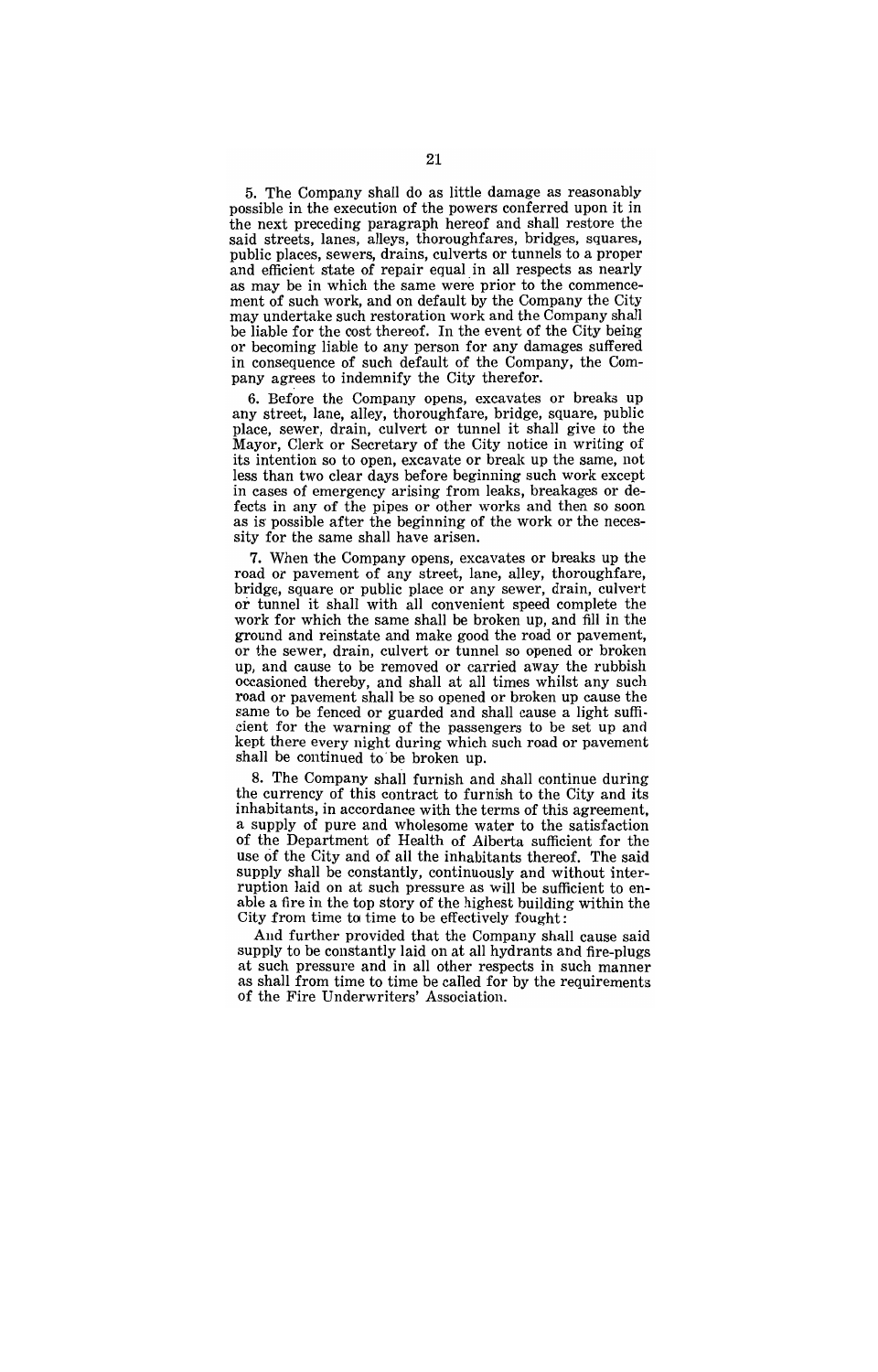9. From time to time as the consumption of water in the City by the City and its inhabitants indicates that the capacity of the water system of the Company requires to be increased so. as to. furnish adequate and efficient service the Company shall by alterations or additions or otherwise as may be necessary, increase its supply and its capacity for delivery of water so as to render at all times an efficient and uninterrupted service, subject only to interruption by inevitable cause or accident or war, rebellion, or fire or flood or other cause or strike or other matter completely beyond the control of the Company. Any difference of opinion under this clause of this agreement shall be resolved by the Board of Public Utility Commissioners for Alberta.

10. In the event of the destruction of or any damage to the water system or equipment of the Company or any portion thereof, the Company shall forthwith repair and make good such destruction or damage in order that the interruption of service of supplying water to the City and the inhabitants thereof may be terminated with the minimum delay and in the event of the Company's finding it necessary at any time, to cut off its supply of water for the purpose of making repairs to its water system or equipment, it shall give to the City and the inhabitants thereof ample notice of such necessary interruption of service, and such repairs shall be undertaken and made by the Company in such manner and at such time as to cause a minimum of inconvenience to the City and its inhabitants, and for such purpose. wherever possible such repairs shall be made on holidays and at times when the consumption of water by the City and its inhabitants is usually at a minimum.

11. The City agrees to purchase from the Company and the Company agrees to sell and supply to the City during the period of this agreement and any extensions thereof, all water to be used by it for municipal purposes, except that mentioned in the next succeeding paragraph hereof (which shall not be charged for) at the prices and rates and upon the terms herein provided for the supplying of water to. other consumers in or inhabitants of the City:

Provided, however, that it is understood that the City has heretofore supplied the water requirements of certain public places free of charge and the Company agrees that in all cases where any such arrangement or arrangements (including the supply of water free for not more than two. small public and free skating rinks for children) was or were on or before the 31st day of July, 1929, in force, that the Company will continue to provide such service free of charge excepting that it is agreed that the provisions of this proviso will not apply to the skating and curling rinks in the City. It is further agreed by the Company that if the City installs one or two public drinking fountains and  $(or)$ one or two places for watering horses in the City, that the water requirements of the same will be supplied free of charge.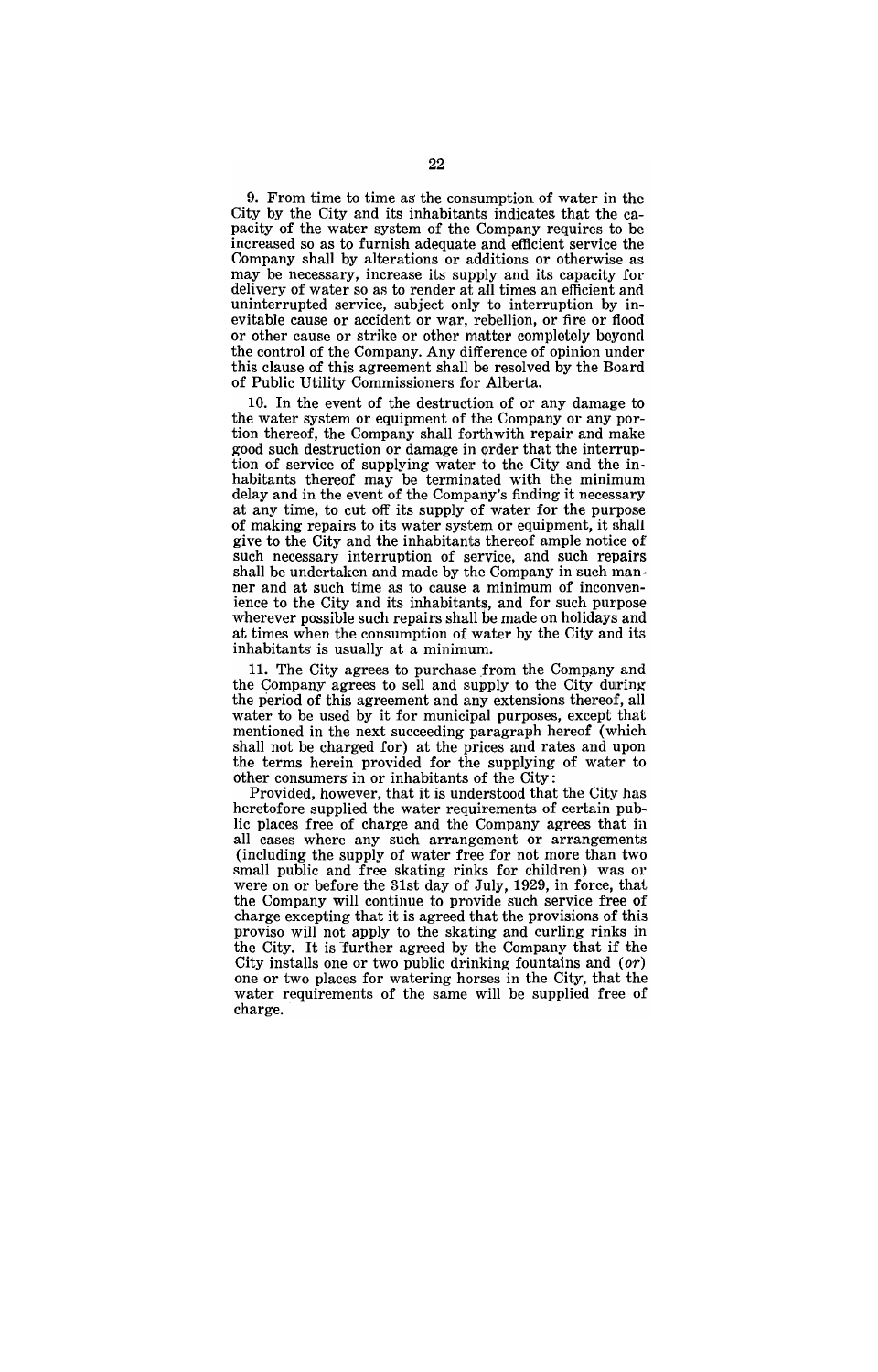12. The Company shall, subject to the provisions of the next succeeding paragraph hereof, at all times during the period of this agreement and any extensions thereof, maintain and keep in good repair and proper working order the said fire-plugs or hydrants. In all mains and pipes to which any fire-plug or hydrant shall be fixed the Company shall provide, free of charge, and keep constantly laid on, unless prevented by unusual frost, drought, or other unavoidable accident or during necessary repairs a sufficient supply of water under such pressure as provided for in paragraph 8 of this agreement for the following purposes, that is to say, for cleansing sewers and drains of the City, for cleansing and watering its streets and for extinguishing by the City through its authorized fire department any fires which break out within the limits of the fire-protected area:

Provided always that the City shall only draw a reasonable supply of water from any said fire-plugs or hydrants for the purpose of cleansing sewers' and drains of the City and  $(or)$  for cleansing and watering its streets:

And further provided that it is agreed that the Board of Public Utility Commissioners shall be the sole judge as to the Company being prevented by unusual frost, drought or other unavoidable accident from providing and keeping constantly laid on, a sufficient supply of water under the pressure as provided in this paragraph and as to whether the provisions of this paragraph and paragraph 8 of this agreement have been or are being complied with by the Company.

13. The Company shall, before proceeding at any time with the reconstruction or extension of its distribution system, submit plans' therefor to the Council of the City and shall, where reasonably possible, conform to the wishes of the Council with regard to such plans. Any disagreement hereunder shall be resolved by the Board of Public Utility Commissioners of Alberta.

14. The Company shall at all times comply with the requirements of *The Public Health Act, The Public Utilities Act* and any other statute or regulations passed pursuant thereto governing it' with respect to the supply of water for drinking and other purposes:

Provided, however, that once in every three calendar months the Company shall submit for analysis samples of its water supply to the Department of Public Health for the Province of Alberta, or to such official or board as may be designated by it, and the Company shall not be under any liability to the City or its inhabitants in respect of the quality and purity of the water supplied hereunder except it fails to satisfy the Department of Public Health of Alberta as to the quality and purity thereof and takes all necessary measures to remedy any impurity after receiving notice from the said Department of Public Health or from the said official or board of its water supply for the City being impure and unfit for use; and the Company shall on request therefor, furnish promptly to the Council of the City a copy of the Report of each such analysis.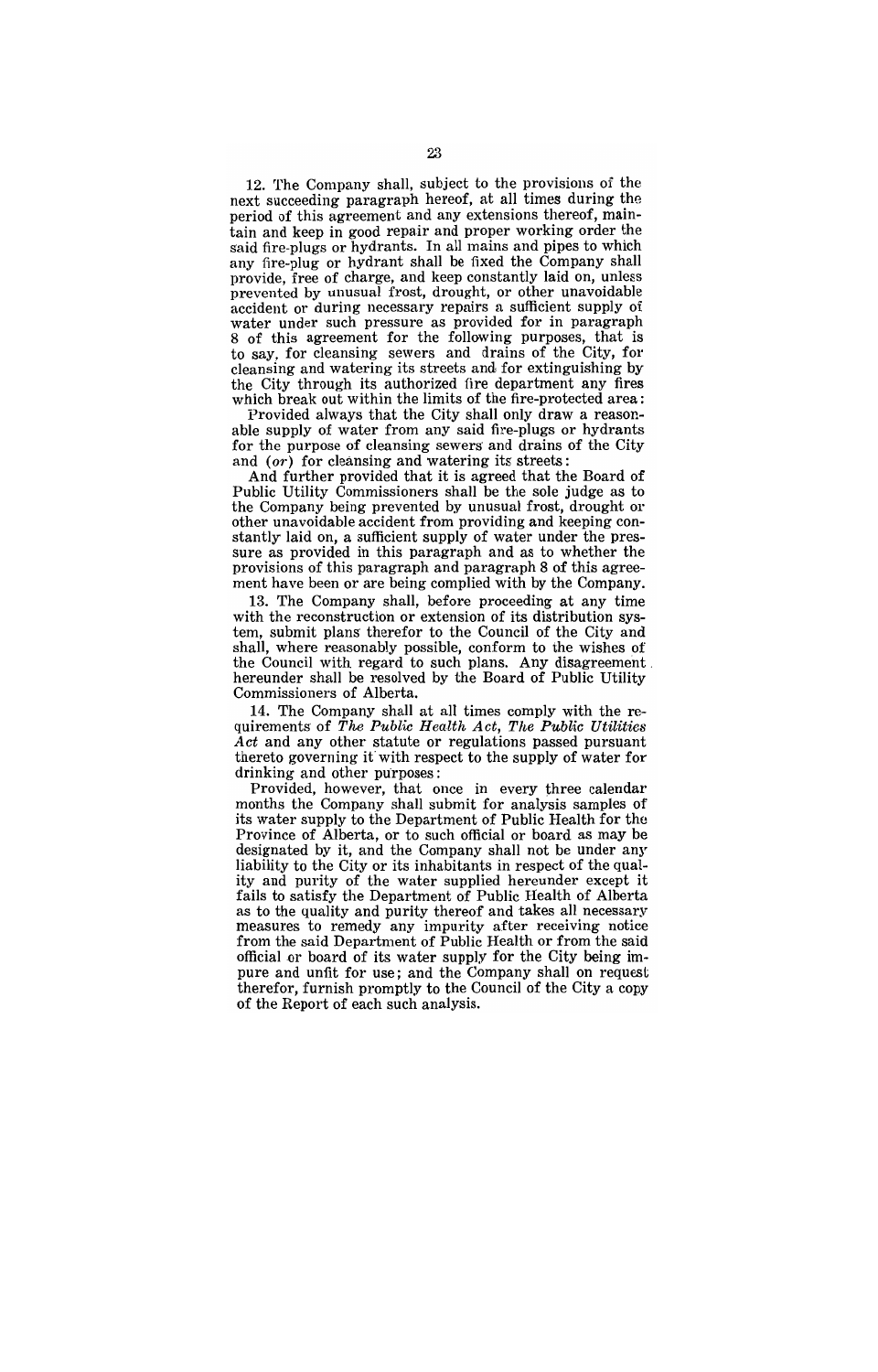15. The fire-plugs or hydrants now or hereafter installed, shall be and remain the property of the Company who shall keep the same in a good state of repair and shall allow the City through its agents and employees authorized in that behalf at all times to take and use water for the purposes and subject to the proviso mentioned in paragraph 12 hereof. The said fire-plugs or hydrants shall be inspected by the Company at least once in every twelve months and necessary repairs made by the Company. The City shall compensate the Company for all damages and injury to the said fireplugs or hydrants occasioned by the negligent use thereof by the City, its employees or agents. The Company shall not be or be deemed to be liable or responsible for any defect in or the non-operation of any fire-plugs or hydrants used by the City or its employees as in section 12 hereof provided, unless it has previously had reasonable notice in writing from the City through its authorized agents or employees of a defect in or of the non-operation of any such fire-plug or hydrant. It is understood that no person, excepting the City through its authorized agents for the purposes aforesaid, shall have the right to draw water from fire-plugs or hydrants or other fittings of the Company except as the Company may authorize. The City through its officers, agents or employees shall promptly report to the Company any infraction of this provision which comes to the notice of the City and will do all in its power to assist the Company in stopping and preventing any such unwarranted use of water.

16. The City shall be entitled to require the Company to install any new fire-plugs and hydrants and shall pay to the Company monthly for any fire-plugs or hydrants so required by the City to be installed subsequent to the execution of this agreement, at the rate of seventy-five dollars per annum for each fire-plug or hydrant so connected to the pipes or mains of the Company's distribution system.

17. The Company may extend its water distribution system at any time to service new customers or consumers on such terms and for such prices ag may be agreed upon between the Company and such consumers. But the Company agrees that it will extend the said distribution system and provide water service to new customers at the rates given in the next succeeding paragraph hereof whenever there is tendered a requisition signed by five owners or occupiers of houses or business premises for each seven hundred feet of extension who are prepared to take and agree to pay for a supply of water for three years or more.

18. The Company shall have power and be at liberty to charge to its customers or consumers of water within the City such rates or prices as the Company shall from time to time fix, but in no case shall the maximum rates or prices so charged by the Company to its customers or consumers of water within the City exceed the rates or prices (sub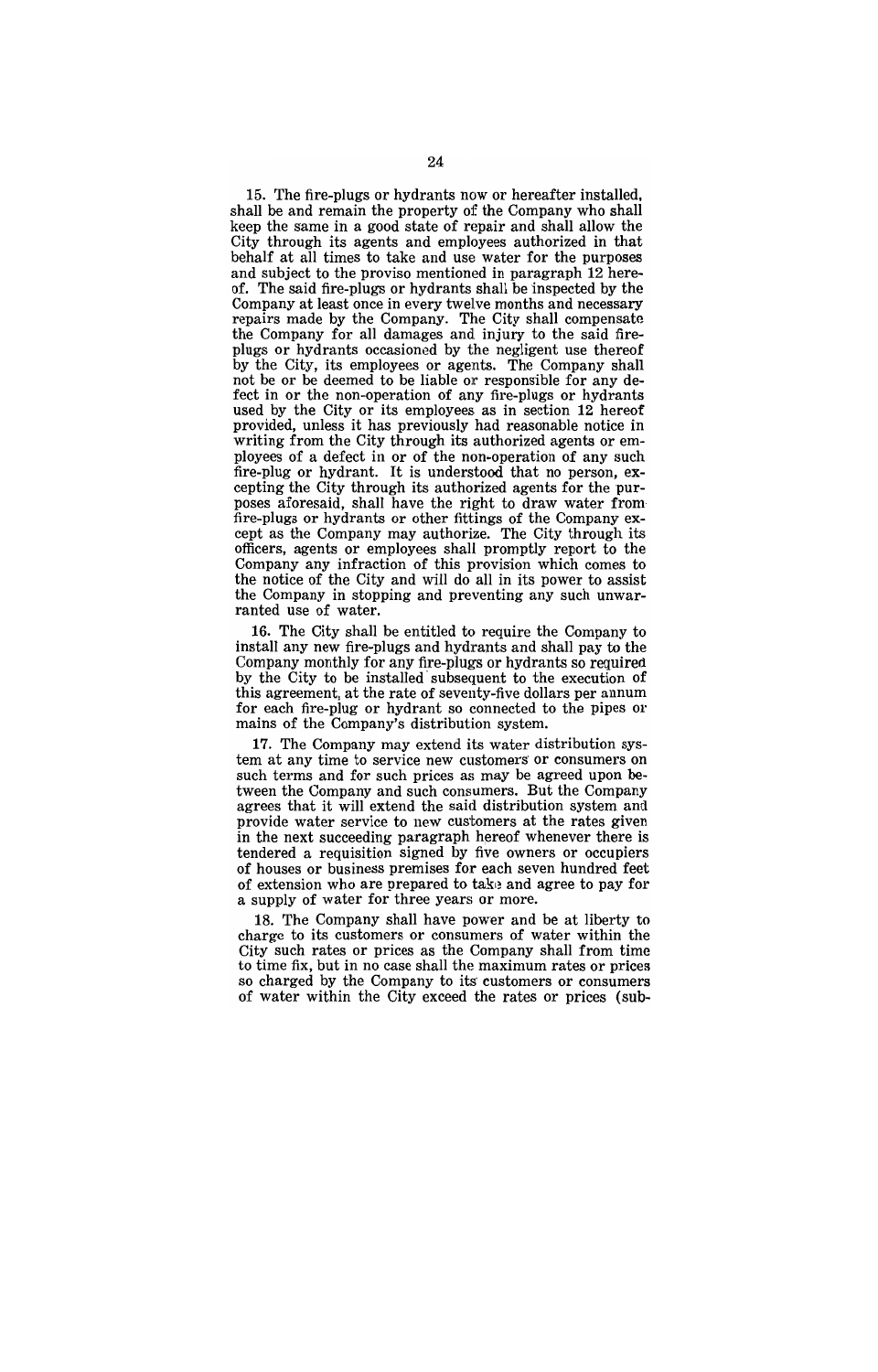ject to prevailing discounts) that on the date hereof prevails in the City for the supply of water by the City, such prevailing rates or prices being as follows:

| $\mu$ , $\mu$ , $\mu$ , $\mu$ , $\mu$ , $\mu$ , $\mu$ , $\mu$ , $\mu$ |  |                                         |  |  |  |  |                                   |            |             |  |            |  |
|-----------------------------------------------------------------------|--|-----------------------------------------|--|--|--|--|-----------------------------------|------------|-------------|--|------------|--|
| $1 - 400$                                                             |  |                                         |  |  |  |  | cu. ft. 70c per $100$ cu. ft.     |            |             |  |            |  |
| $401 - 500$                                                           |  | $\epsilon\epsilon = \epsilon\epsilon$   |  |  |  |  | . 65c                             | $\epsilon$ | 100 $\cdot$ |  | "          |  |
| $501 - 1000$                                                          |  | $\cdots$                                |  |  |  |  | . 60c                             | 66         | 100 "       |  | $\epsilon$ |  |
| $1001 - 1500$                                                         |  | $\epsilon \epsilon$ $\epsilon \epsilon$ |  |  |  |  | . 55c                             | 66         | 100 "       |  | 66         |  |
| $1501 - 2000$                                                         |  | $\epsilon\epsilon$ $\epsilon\epsilon$   |  |  |  |  | . $50c$                           | 66         | $100$ "     |  | $\epsilon$ |  |
| $2001 - 3000$                                                         |  | $\epsilon\epsilon = \epsilon\epsilon$   |  |  |  |  | . 45c                             | "          | $100$ "     |  | 66         |  |
| $3001 - 4000$                                                         |  | $\epsilon \epsilon$ $\epsilon \epsilon$ |  |  |  |  | $\ldots \ldots \ldots \ldots 40c$ | 66         | $100$ "     |  | 44         |  |
| $4001 - 5000$                                                         |  | $\epsilon \epsilon$ $\epsilon \epsilon$ |  |  |  |  | . 35c                             | "          | $100$ "     |  | $\epsilon$ |  |
| $5001 - 10000$                                                        |  | $55 - 66$                               |  |  |  |  | $\ldots \ldots \ldots \ldots 30c$ | "          | $100$ "     |  | 66         |  |
| $10001$ —over                                                         |  | $\epsilon\epsilon$ $\epsilon\epsilon$   |  |  |  |  | . 30c                             | "          | 100 "       |  | $\epsilon$ |  |
| Minimum rate\$2.25 per month                                          |  |                                         |  |  |  |  |                                   |            |             |  |            |  |
| $\epsilon$<br>"<br>Barns where no meter installed $3.00$              |  |                                         |  |  |  |  |                                   |            |             |  |            |  |
| Houses where no meter installed $2.25$                                |  |                                         |  |  |  |  |                                   |            | "           |  | $\epsilon$ |  |
| "<br>Stock where no meter installed $.25$<br>head                     |  |                                         |  |  |  |  |                                   |            |             |  |            |  |
| 66<br>month                                                           |  |                                         |  |  |  |  |                                   |            |             |  |            |  |
| "<br>Curling rink, flat rate $22.50$<br>season                        |  |                                         |  |  |  |  |                                   |            |             |  |            |  |
| Skating rink, flat rate 20.00                                         |  |                                         |  |  |  |  |                                   |            | 66          |  | $\epsilon$ |  |
|                                                                       |  |                                         |  |  |  |  |                                   |            |             |  |            |  |

The Company agrees to sell and deliver to consumers in the City applying therefor who cannot be reasonably supplied from the Company's water distribution system, water in barrel or tank loads at such a price and during such a term as shall be agreed upon between the City and the Company.

19. The Company shall have the sole right to tap or make connections with the mains and pipes of its system and it will upon demand by any consumer or customer who has signed a written application for service on the Company's regular form, make such connection at its main and insert there a cock or other suitable device, and shall provide at its own expense a service connection from the Company's main to the consumer's property line, to enable water from the Company's system to be supplied to the customer's premises, as provided for in the next succeeding paragraph hereof.

20. Any consumer who desires to be served with water from the Company's system shall at his own expense install a connection for water service from the customer's property line to his premises and shall provide suitable connection for the installing of the Company's water meter, all of which shall be subject to approval by the Company before actual service begins and thereafter the consumer or customer shall at his own expense maintain in good repair and order all of such connections and fittings between the customer's property line and the meter:

Provided, however, that the Company shall provide and maintain at its own expense all curb-cocks with valve stems and box.

21. Whenever a consumer requires to make a connection between his premises and the Company's main he shall, **if**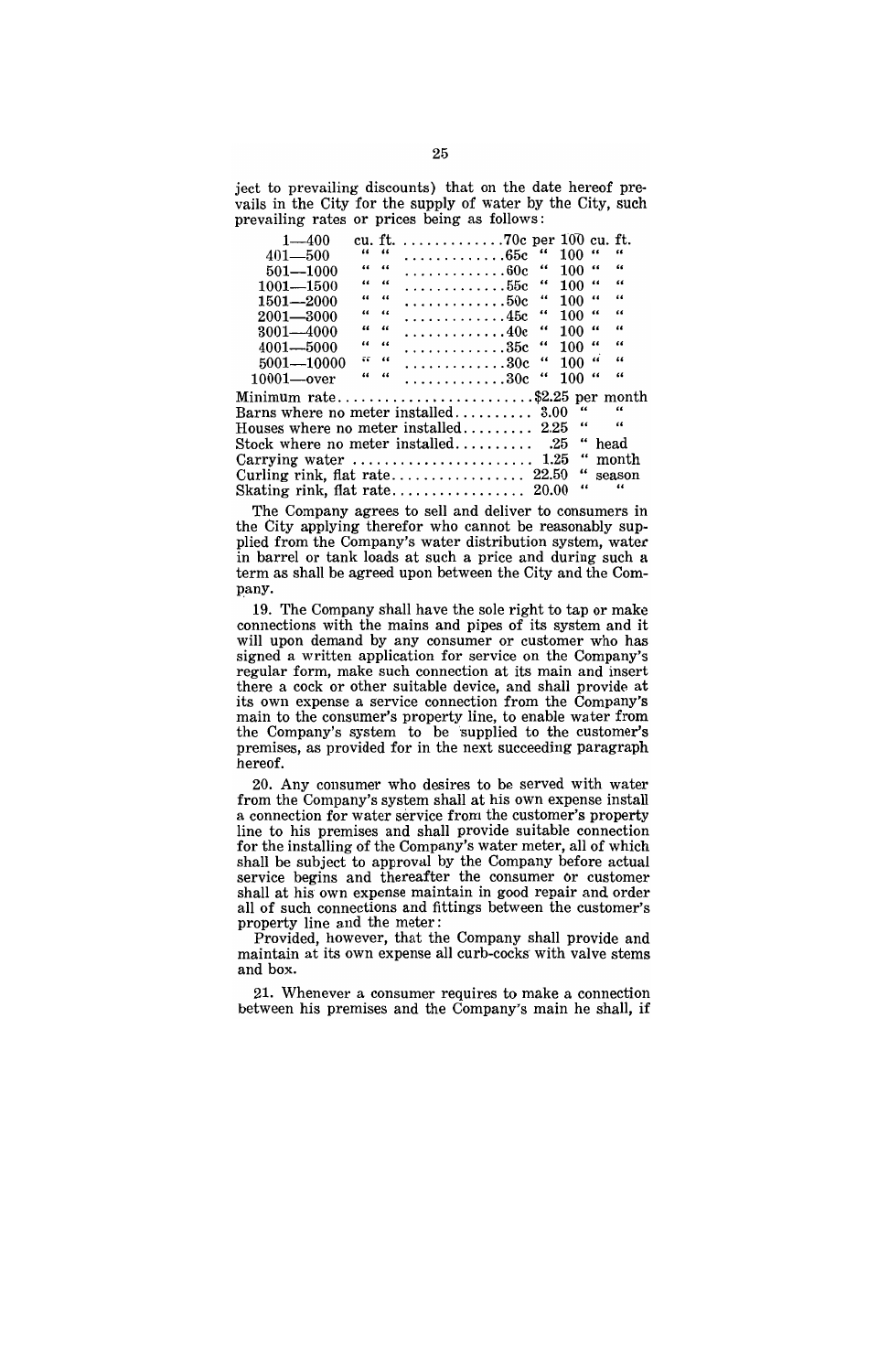required so to do by the Company, deposit with the Company a sum of money equivalent to twice his monthly minimum charge on which sum the Company shall pay to the consumer interest at the rate of four per cent per annum for each full year it holds the deposit and the Company shall refund to the consumer the deposit and interest upon discontinuance of service provided the consumer has paid all moneys due to the Company for water services up to the time of such discontinuance.

22. If or when a leak in a service on the premises of any consumer is apparent to or is brought to the attention of the consumer it shall be the duty of such consumer to repair such leak immediately and if he fails to do so within five days after notice in writing from the Company, the Company may add to the consumer's monthly account a sum computed at the rate of fifty cents per day for each and every day such leak continues after the giving of such notice, and the Company may on the consumer's default to repair such leak make the repairs itself and add the costs thereof to its monthly account against the consumer. In the event of there being an uncertainty as to whether the leak is in the service connection of the consumer or in the Company's portion of the connection or its main the repair shall be made by the Company and if it be found that the leak is in the service connection of the consumer he shall forthwith pay to the Company the cost of such repairs. No customer or consumer of water from the Company shall permit or allow any, person to take from any premises to which the Company supplies water any quantity of water to any other premises or locality for the use of persons who are not water customers of the Company paying a charge for water on their own premises, and if it comes to the knowledge of the Company that any consumer permits or has permitted another person to take and remove water from the consumer's premises contrary to this provision the Company may charge the consumer so permitting such removal of water, an additional sum equal to the minimum charge per month in respect of each and every person who is allowed to take water from his premises for each and every month during which the consumer permits such removal and evidence of any such removal of water at anyone time during a calendar month shall entitle the Company to make such additional charge for that month.

23. All accounts for water supplied shall be due and payable when rendered. If any account to any customer shall remain unpaid for more than twenty days after the date of rendering the Company shall have the right after giving forty-eight hours' notice to disconnect the service and thereafter it shall not be under any obligation to supply any water to such consumer until he shall have paid his account in full together with a reconnection charge which shall be a sum equivalent to twice the monthly minimum charge for such service.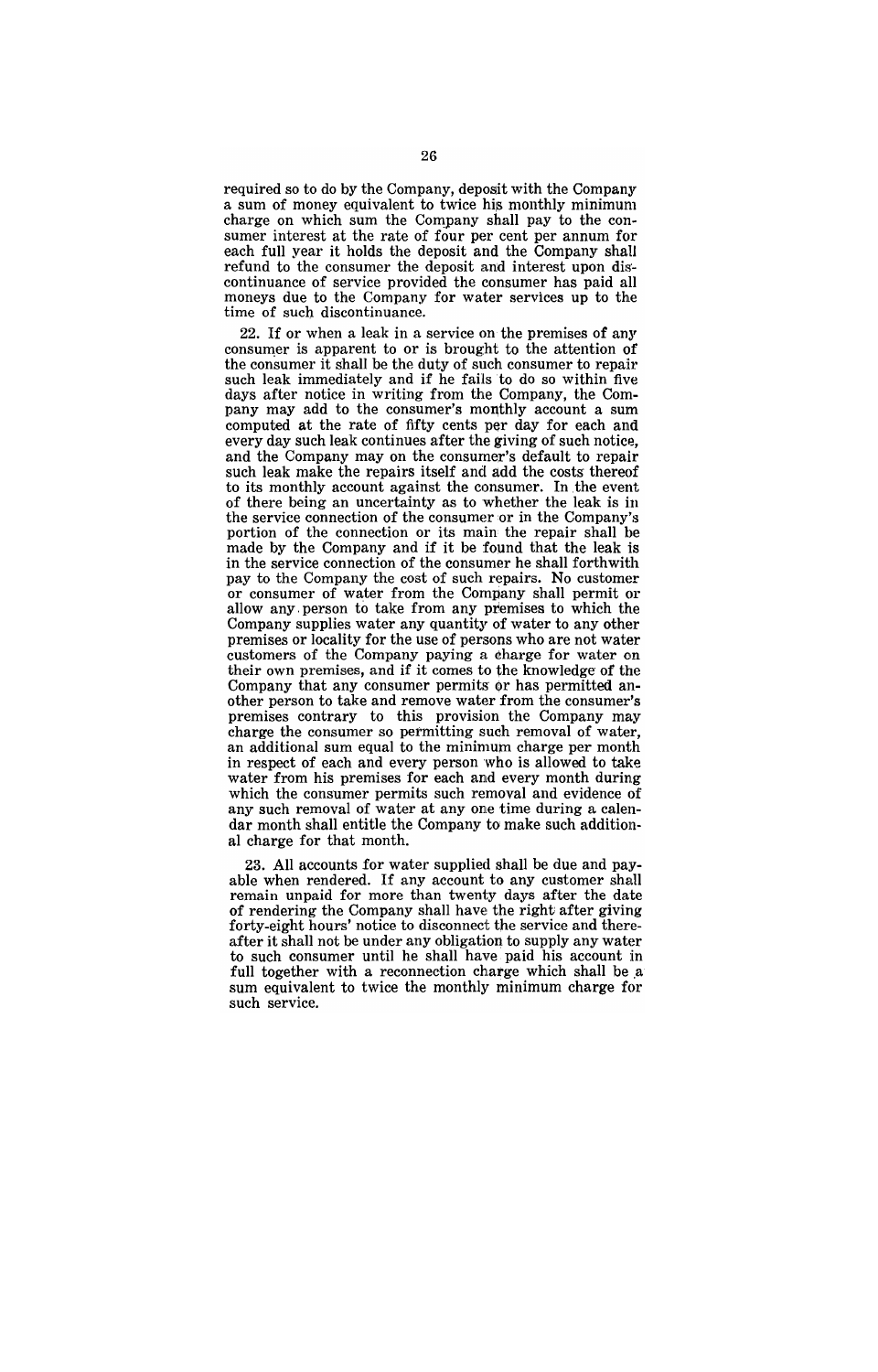24. The Company may require any consumer other than the curling and skating rinks, the City schools and municipal buildings and other municipal properties whose premises have been temporarily disconnected at his request to pay the reconnection charge provided for in the next preceding paragraph hereof before resuming service to him and for any such reconnection the Company may require a deposit as for a new connection in addition to such reconnection charge.

25. All meters and service connections to the property line of the consumer shall be supplied by the Company and no rental shall be charged to consumers therefor. Any meter may be inspected by the Company or by the consumer at any time, and may at any time upon the request of the consumer and after ten days' notice to the Company be properly tested or calibrated. If such test shows that any meter is in error by more than  $2\%$  either way, then such meter shall be forthwith corrected or be replaced by one that is accurate. If a test made pursuant to notice from a consumer shows the error to be less than 2% the expenses of such test shall be borne by the consumer but if the test shows the error to be more than 2% the expense shall be borne by the Company.

The bills for water supplied during the two calendar months preceding such tests shall be corrected in proportion to the error of the meter, provided such error exceeds the aforesaid limit of 2% and such correction shall be accepted by both parties as' settlement in full to that date of all claims on account of inaccuracy of the meter.

26. Subject to the observance of and performance by the Company of the terms and covenants of this agreement, the City will not for a period of five years from the date of this agreement, grant to any other person, firm or corporation whatsoever, the right to, and will not itself erect, construct, establish, maintain or operate a water system or sell or dispose of water within the City for any purpose.

27. It is agreed that at the expiration of the term hereby granted the same may be renewed for a period not exceeding five years (and so from time to time) with such alterations, if any, as may be agreed upon by the parties and approved by the Board of Public Utility Commissioners and that if either party refuses to renew this contract, or if the parties fail to agree as to the condition of such renewal, then the Council of the City may, subject to the approval of the Board of Public Utility Commissioners, purchase all plant, machinery, equipment, apparatus and property used for the purposes thereof, for such price and on such terms as may be agreed upon with the Company, or failing such agreement, then for such price and on such terms as may be fixed and settled by the Board of Public Utility Com-' missioners on the application of either of the parties: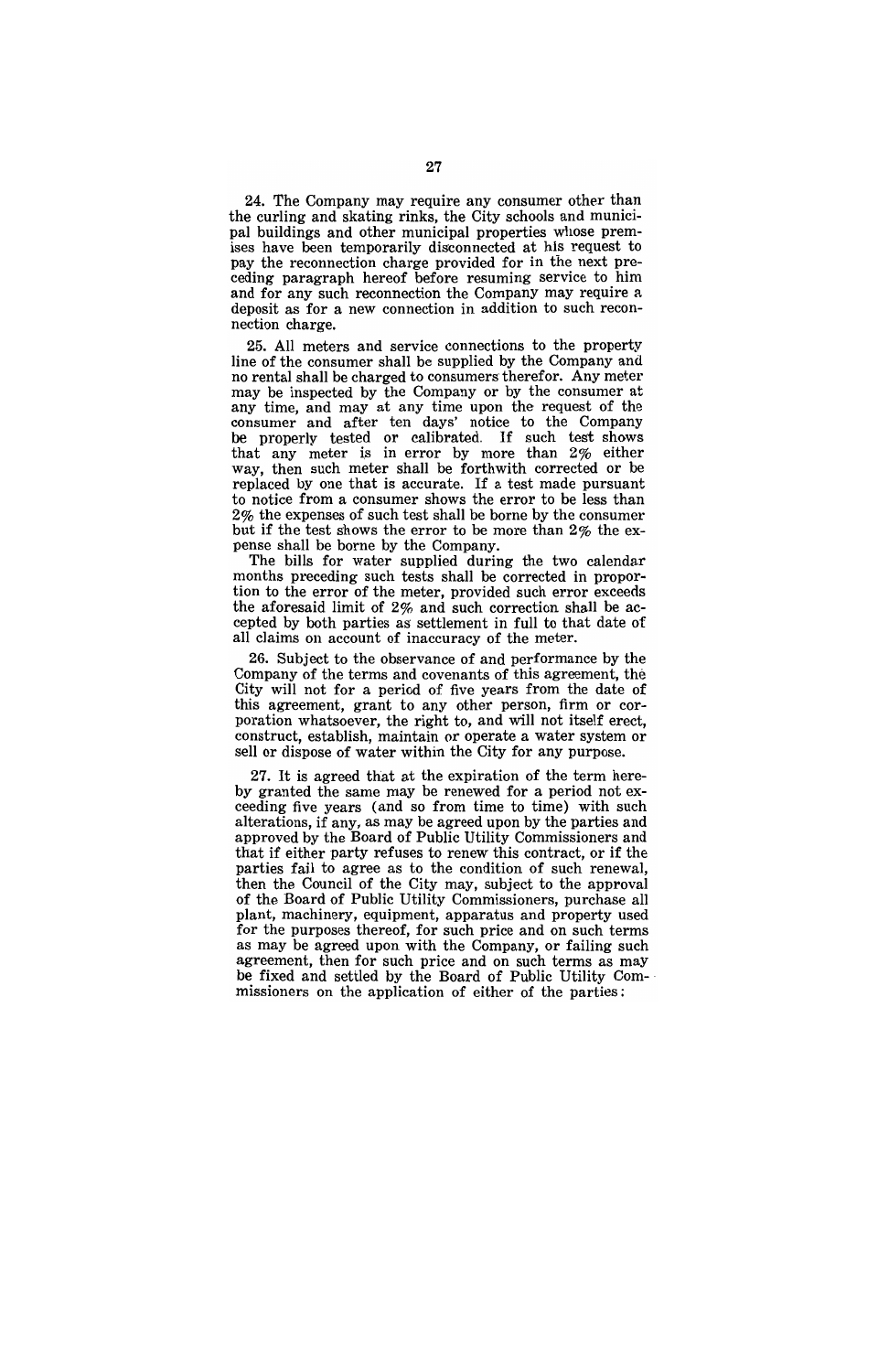Provided that the price to be paid by the City for such property shall not in any event exceed the amount paid by the Company to the City pursuant to this agreement less proper depreciation and less the re-sale value of any equipment removed or disposed of by the Company, and together with the cost to the Company of all additions thereto and of all new equipment acquired less proper depreciation and any proper allowance for obsolescence provided that in determining the depreciation regard shall be had to all repairs and replacements made by the Company.

*27a.* It is agreed that the City and the Company shall at least one year before the termination of this agreement enter into negotiations for the continuance, amendment or cancellation of this agreement and in the event of no agreement being entered into prior to one year before the date of the termination of this agreement, then this agreement shall continue in force until either party gives to the other written notice of its desire to determine the same at the expiry of the ensuing next year, it being agreed that said notice may be given on any day of the year prior to the last year of the term of this agreement or on any day of the years that this agreement shall continue in force pursuant to the provisions of this paragraph.

28. Provided and it is distinctly understood and agreed that in the event of any default by the Company in the observance and performance of any of the terms and covenants of this agreement or in the observance and performance of any of the terms and covenants of an agreement bearing even date herewith made between the City and the Company covering the sale by the City to the Company of the City's electric undertaking and the providing by the Company to the City and its inhabitants of electric power and energy for lighting and particularly in the event of the Company failing to meet its obligations as herein provided, to furnish continuously and without interruption water to the extent of the requirements of the City and the inhabitants thereof, the rights and privileges hereby granted shall (at the option of the City) cease and determine in the same manner and to all intents and purposes as if the full period of five years herein mentioned had elapsed and the City shall have the right at its option forthwith to retake and re-enter upon the City waterworks' undertaking in its then state and condition:

Provided that in such event the City shall be liable to the Company for such amount, if any, as it would have been required to pay as purchase price of the said City waterworks undertaking as herein provided for if the same were taken over by the City upon the expiration of this agreement, but less such amounts, if any, as shall be deemed reasonable for any damage suffered by the City or its inhabitants in consequence of the failure of the Company to meet its obligation hereunder:

Provided that none of the rights or remedies of the City under this agreement and in particular any right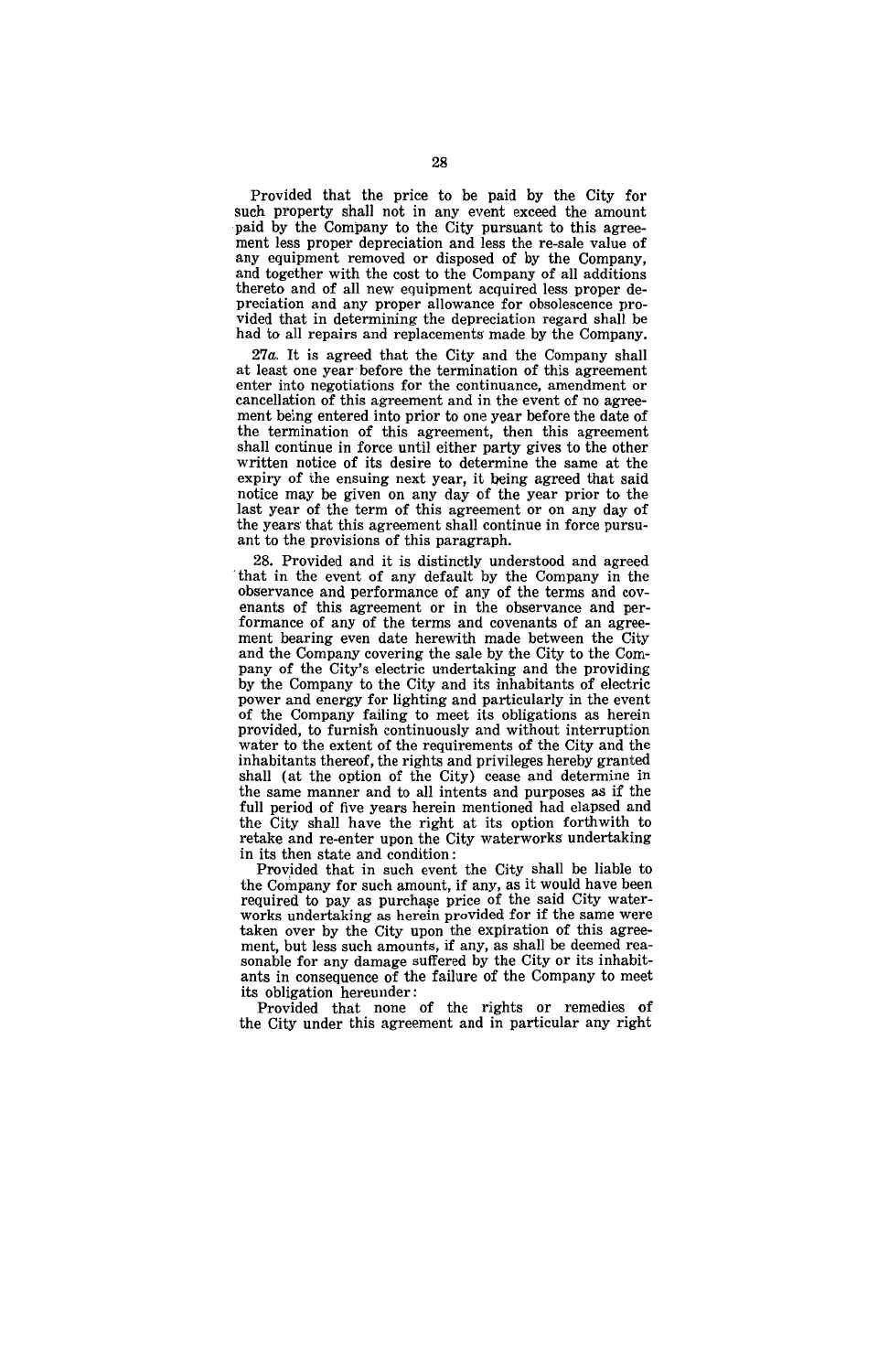to recover damages from the Company for such default in a court of competent jurisdiction shall be in any way merged, waived, suspended, prejudiced or affected by the exercise of the said ontion on the part of the City. Failure exercise of the said option on the part of the City. on the part of the City to exercise the said option shall not operate as a waiver of the Company's default or prevent the exercise of such option in the event of any later or similar default by the Company.

29. The Company shall be liable for and shall indemnify the City for any damages arising out of the construction and operation of its works owing to the negligence of the Company, its servants and employees, and the City shall be liable for all damages to the plant and equipment of the Company caused by the negligence of the City, its workmen, employees or licensees.

30. The Company shall submit and it hereby agrees to submit the business and operations hereof, pursuant to this agreement, to the control and supervision of the Board of Public Utility Commissioners of the Province of Alberta, in all respects as the Company would have been subject to such control and supervision had it come within the provisions or description of paragraph (g) of Section 2 of *The Public Utilities Act.* 

31. If at any time during the continuance of this agreement the operation of the works of either party is suspended or curtailed owing to war, rebellion, act of God, or other causes completely beyond the control of either party and which could not reasonably have been foreseen and guarded against or by strikes, the party whose operations are so suspended or curtailed shall not be liable to the other under the contract until the cause of such suspension or curtailment has been removed:

Provided that each of the parties hereto shall take all reasonable precautions and adopt all reasonable measures to prevent or remove the cause of such suspension or curtailment.

32. This agreement shall be subject to and be effective upon ratification of the by-law of the City authorizing the agreement by the ratepayers or burgesses of the City in accordance with the provisions of *The Wetaskiwin Charter*  and upon approval of the Provincial Board of Health under the provisions of *The Public Health Act,* section 10, and upon approval by the Board of Public Utility Commissioners under the provisions of *The Public Utilities Act, 1923*, section 78, and the date of the execution of this agreement mentioned throughout the provisions hereof shall for all purposes be taken to be the date of actual execution of this agreement by the City. The vote of the ratepayers or burgesses shall be taken as provided in Part V of *The Municipal Ordinance* of the North-West Territories.

33. The City will at all times upon the request and at the expense of the Company, actively assist the Company in procuring from any Government, authority, person or cor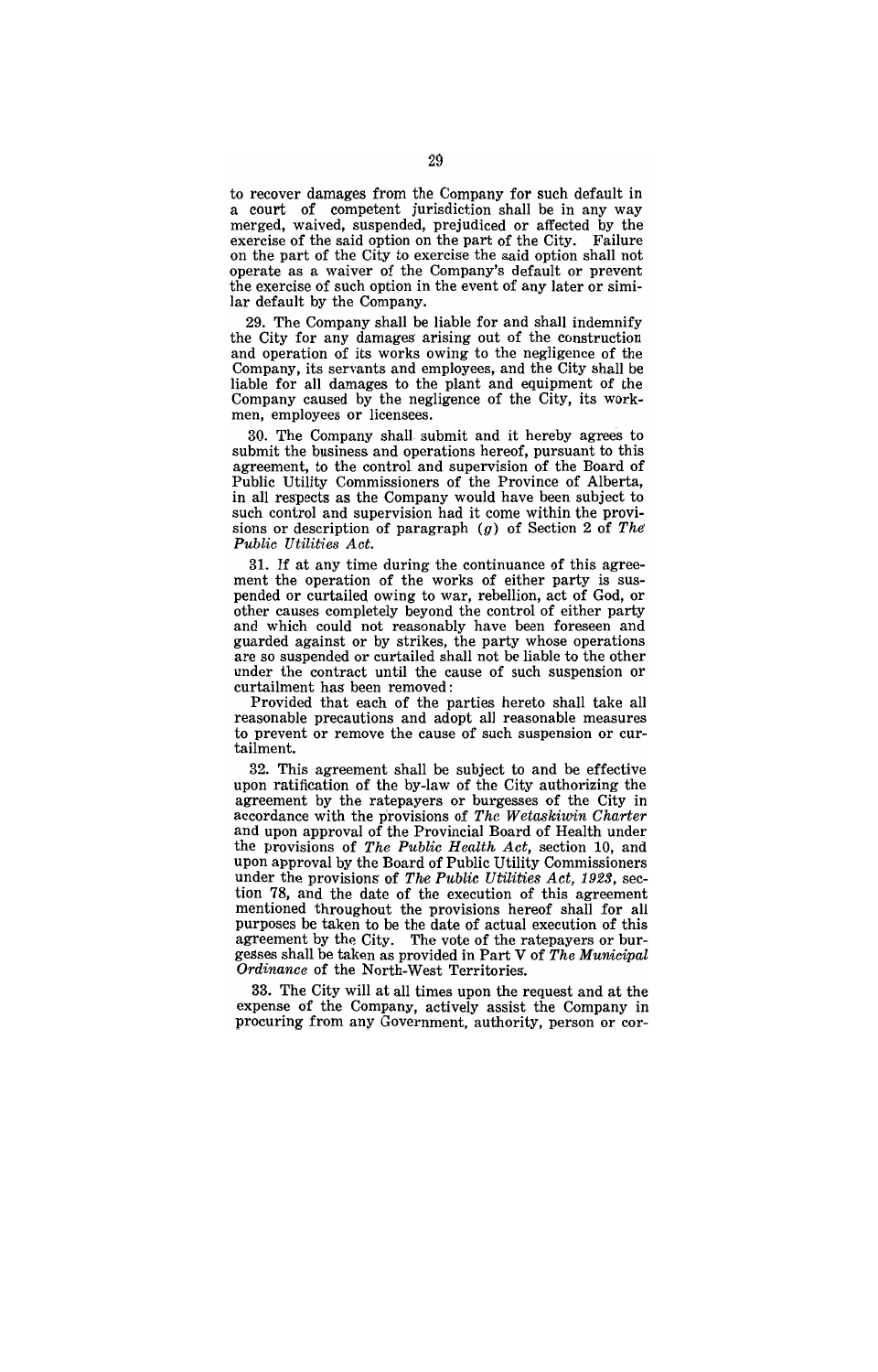poration any right, privilege, license, easement or concession which the Company may reasonably seek or require to procure, assure, maintain or improve in quality or quantity a proper supply of water to serve through its system the needs of the City and its inhabitants under this agreement.

34. If any direct energy tax or similar tax, special franchise tax or similar tax or tax on transmission lines or similar tax or any abnormal increase in the scale of taxation by the City in force at the date of this agreement, or any undue and unreasonable assessment of the Company's property, the imposition of which materially affects the Company's cost of production and  $(or)$  supply is hereafter imposed upon the Company by the Government of the Dominion of Canada or the Province of Alberta, or any other competent taxing authority, the Company may apply to the Board of Public Utility Commissioners of the Province of Alberta and with the consent of said Board may increase the rates chargeable hereunder having regard to the proportionate share of the increase of the cost of produetion and  $(or)$  supply caused by the imposition of such additional tax or taxes:

Provided always that in the event of the City imposing on any property of the Company in the City liable to be taxed (including the property hereby transferred to the Company) any tax, rate or charge which the City is on the date hereof entitled by statute to charge, then such tax, rate or charge so imposed by the City shall not be deemed to be an additional tax, rate or charge within the meaning of this paragraph.

35. The Company agrees' that in the event of the Board of Public Utility Commissioners so requiring that it will ·furnish to said Board of Publie Utility Commissioners, such statements of its operations under this agreement as said Board shall specify.

36. The City agrees to make an application at the first session of the Legislature of the Province of Alberta, after the date of the execution of this agreement, and for such purpose the Mayor and City Clerk are hereby authorized to affix the seal of the City to any and all petitions therefor, for an Act authorizing and empowering the City to enter into an agreement with the Company extending the terms of this agreement for a further term of five years from the date of the termination of the term of this agreement, with power to grant extensions of such extended term on such terms as may be agreed upon, for further periods of ten years from the date of the expiry of each such extension, and the City agrees to use its best endeavors to have said Legislature approve and pass such Act and on the same being so approved and passed the City agrees that the term of this agreement shall be deemed to be and shall be extended for sueh extended term of five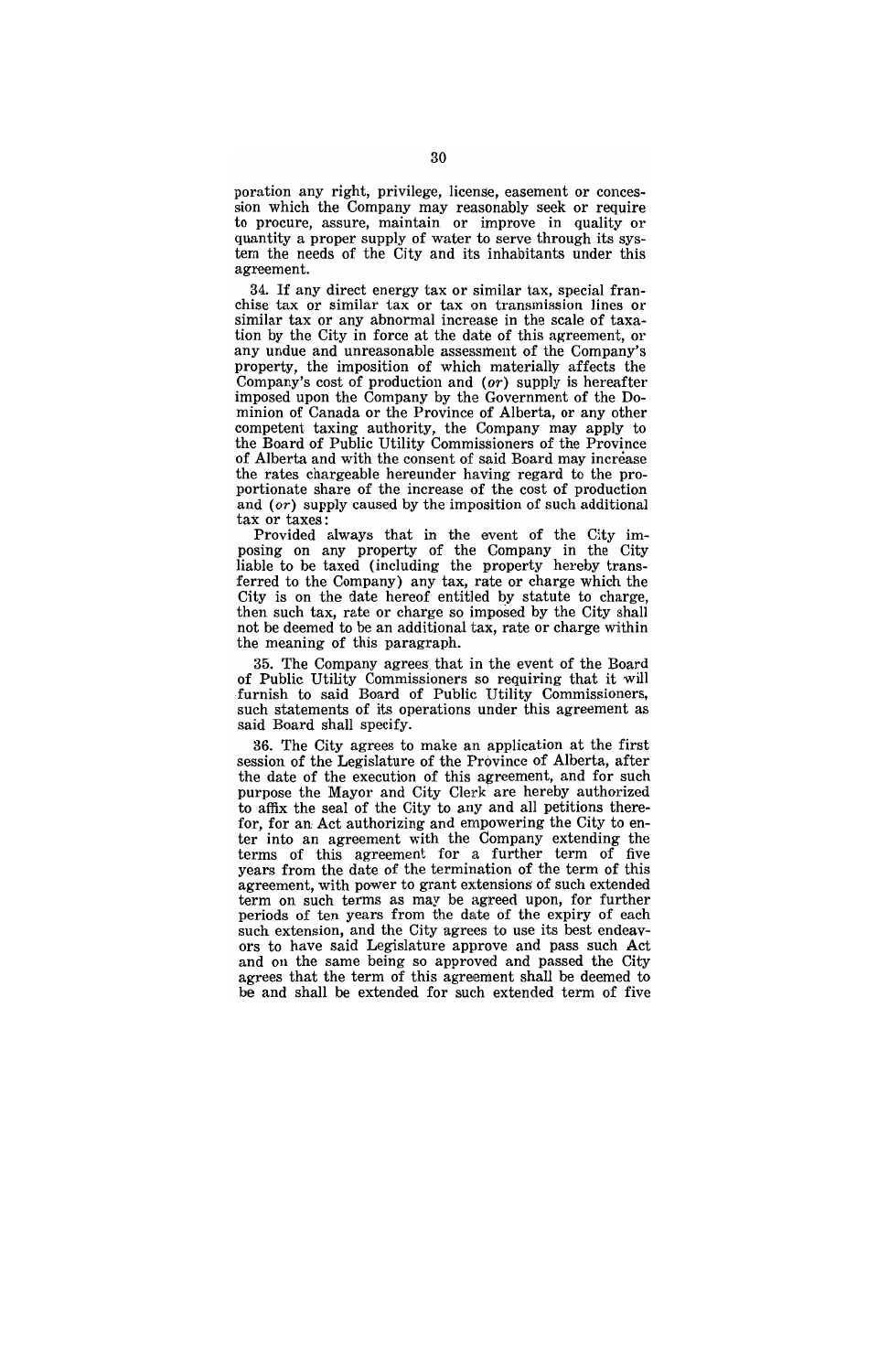years on and subject to the same covenants and agreements as are herein contained, saving and excepting that. the covenants for renewals shall be for renewed terms of ten years each on such terms as may be agreed upon and that the City will for the purpose of evidencing such five-year extension enter into a supplementary agreement and the Mayor and City Clerk are hereby authorized to affix the seal of the City to such supplementary agreement, it being agreed that the Company shall pay all such expenses of such application as shall be payable by the City. in connection with the securing of such legislation. If required by the Company such legislation shall also provide for the validation of this agreement.

37. Subject to the provisions of section 31 hereof it is hereby agreed between the parties hereto that jt is a condition precedent to this agreement and of the essence of this agreement that the Company will maintain a commercial and practically uninterrupted service as herein defined.

38. The water supply under this contract shall be supplied continuously during each and every day of the time covered by this contract, save as herein elsewhere provided, and for the purpose of this contract, a day shall mean a full day of twenty-four hours:

Provided that the supply shall be temporarily discontinued in case of emergency if the City so requests.

. 39. Notwithstanding there may be difference between the parties hereto as to the sufficiency of the water supply, or the payment thereof, or any other question whatsoever, which may arise under this agreement, the Company shall continue to carry out the contract notwithstanding such differences, it being the distinct agreement between the parties . that there shall not be during the period of this agreement any stoppage or cessation in the supply of said water or the payments therefor, but the same shall be continued as if there were no such differences, subject to the adjustment of such differences in the manner herein provided.

40. Neither this contract nor any rights hereunder shall be assigned by the Company to any person, firm or corporation except with the written consent of the City authorized by a resolution of the City Council:

Provided always that nothing in this paragraph contained shall be read or construed as in any way hindering or preventing the Company from pledging, mortgaging or otherwise charging this contract and all rights hereunder as and by way of security for any bond or debenture or other indebtedness of the Company.

41. The Company agrees to reimburse the City for all expenditures made and incurred in respect of the well drilled in or about the month of July, 1929, situate near the elevated Water Tank in the City of Wetaskiwin and known as Well No.7, payment to be made forthwith upon the execution of this agreement.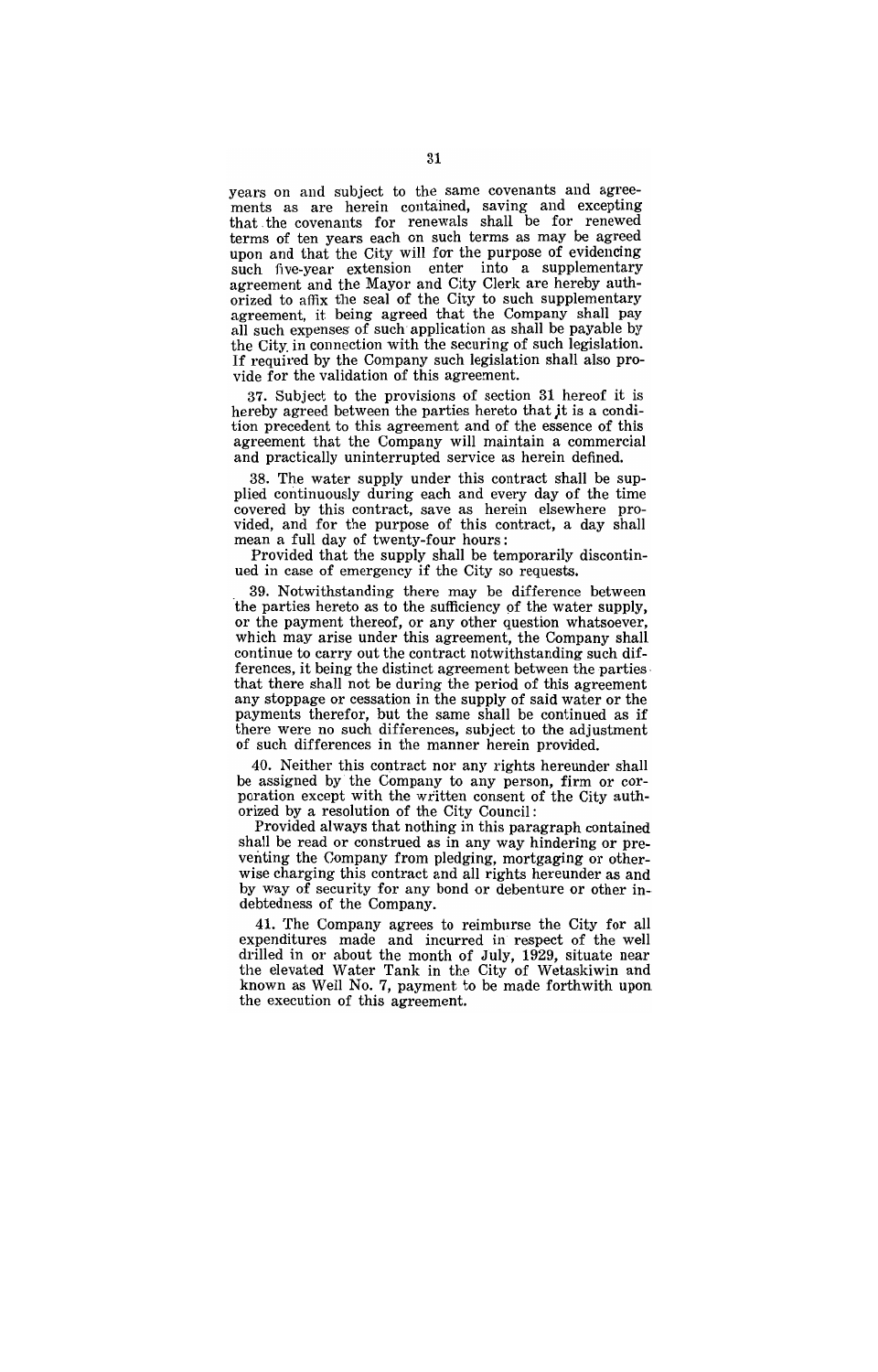42. This agreement and everything herein contained shall respectively enure to the benefit of and be binding upon the parties hereto and their respective successors and authorized assigns.

WITNESS the corporate seals of the parties hereto, attested by the signatures of their proper officers in that behalf, the day and year first above written.

## , CALGARY POWER COMPANY, LIMITED

 $(Sgd.)$  R. B. BAXTER, Managing Director.  $(Sgd.)$  H. H. PARLEE, [SEAL] Director.

#### THE CITY OF WETASKIWIN

(Sgd.) H. J. MONTGOMERY,

Mayor. (Sgd.) J. E. FRASER, [SEAL] Secretary-Treasurer ..